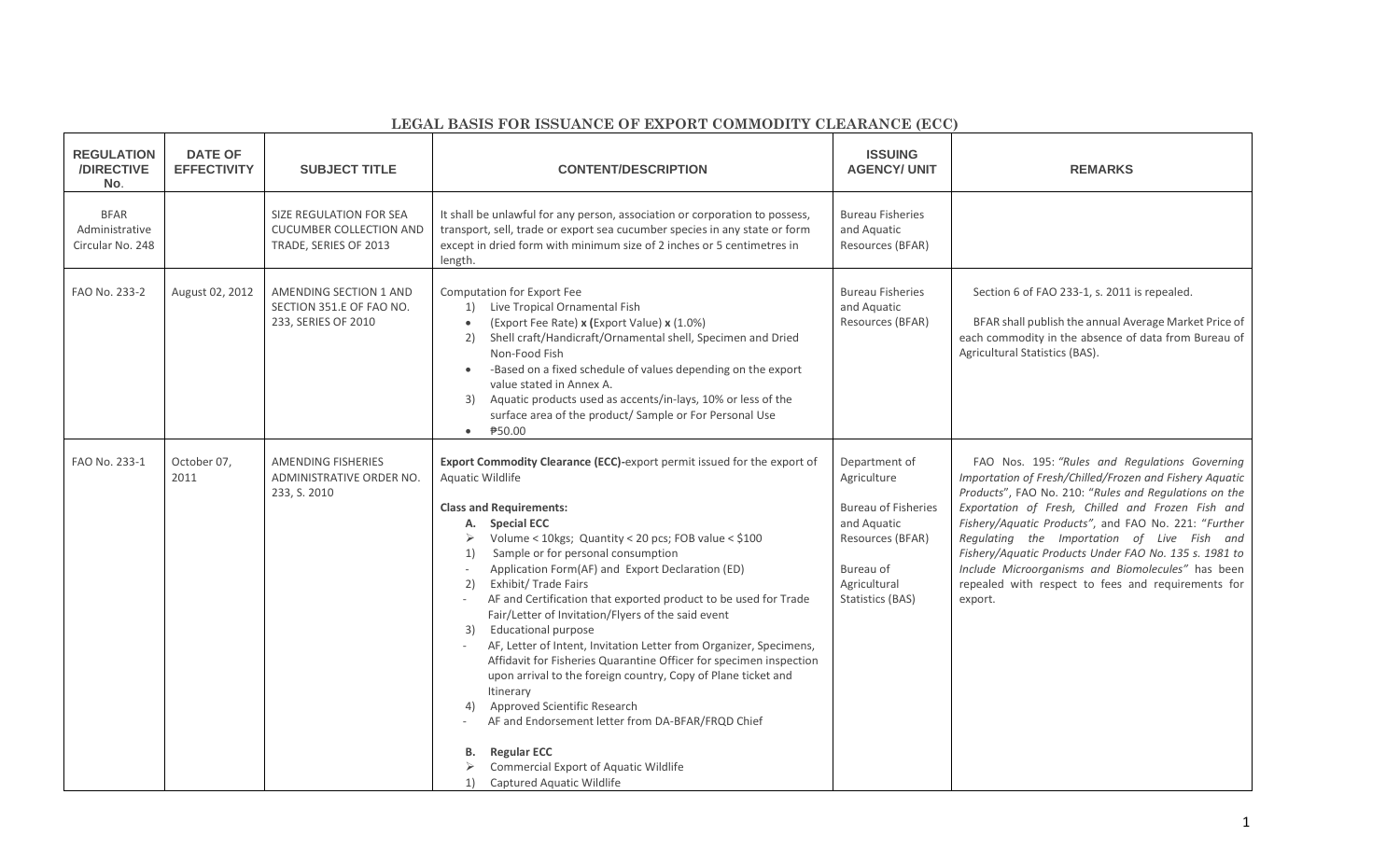| <b>REGULATION</b><br>/DIRECTIVE<br>No. | <b>DATE OF</b><br><b>EFFECTIVITY</b> | <b>SUBJECT TITLE</b>                                                                                                                              | <b>CONTENT/DESCRIPTION</b>                                                                                                                                                                                                                                                                                                                                                                                                                                                                                                                                                                                                                   | <b>ISSUING</b><br><b>AGENCY/ UNIT</b>                                                                                                                                                                                                                                                                                 | <b>REMARKS</b>                                                                                                                                                                                         |
|----------------------------------------|--------------------------------------|---------------------------------------------------------------------------------------------------------------------------------------------------|----------------------------------------------------------------------------------------------------------------------------------------------------------------------------------------------------------------------------------------------------------------------------------------------------------------------------------------------------------------------------------------------------------------------------------------------------------------------------------------------------------------------------------------------------------------------------------------------------------------------------------------------|-----------------------------------------------------------------------------------------------------------------------------------------------------------------------------------------------------------------------------------------------------------------------------------------------------------------------|--------------------------------------------------------------------------------------------------------------------------------------------------------------------------------------------------------|
|                                        |                                      |                                                                                                                                                   | Proforma Invoice (PI), ED, Health/Quarantine Cert., Catch Cert.<br>(for EU member countries), tagged SPS Clearance for imported,<br>Cert. from Fish Inspectors of batch traceability<br>Captive-bred/Cultured/Propagated wildlife<br>2)<br>PI, ED, LGU Certificate of Registration., BFAR Regional Office<br>Certificate, Health/Quarantine and other Food Safety<br>Requirements, Tagged SPS Clearance for imported seed stock<br><b>EXPORT FEE</b> = Net Wt. (kg) x Rate of Applicable % Fee x Price (Php)<br>Caught in Philippine waters -0.20% or #1,650 (whichever is higher)<br>Domesticated Species - exempted<br>Imported - exempted |                                                                                                                                                                                                                                                                                                                       |                                                                                                                                                                                                        |
| <b>FAO No.233</b>                      | May 14, 2010                         | <b>AQUATIC WILDLIFE</b><br>CONSERVATION                                                                                                           | Implementing guideline for Aquatic animals and plants.<br>Section 35. The rates of fees and charges on aquatic wildlife<br>E. Export/Re-export Permit<br>1) Commercial (CITES and Non-CITES)<br>a. Aquatic Fauna/Flora, by-products or derivatives - 3% of export value<br>b. Aquatic Fauna/Flora (propagated)<br>i. Economically Important Species - 3% of export value<br>ii. Local species (propagated) - 2% of export value<br>2. Non-Commercial (1-20 pieces or not more than 10 kilos)<br>a. CITES species - ₱250.00/permit<br>b. Non-CITES species - ₱150.00/permit                                                                   | DA-BFAR - for<br>aquatic/marine<br>wildlife/resources<br><b>DENR-Protected</b><br><b>Areas and Wildlife</b><br>Bureau (PAWB) -<br>for terrestrial<br>wildlife/resources<br><b>Palawan Council for</b><br><b>Sustainable</b><br>Development<br>(PCSD) - for both<br>terrestrial and<br>aquatic resources<br>in Palawan | In line with Rule 37.1 of the Joint DENR-DA-PCSD<br>Administrative Order No. 1, Series of 2004.<br>Pursuant to Republic Act 9147 or the Wildlife<br>Resources Conservation and Protection Act of 2001. |
| <b>FAO 250</b>                         | March 10, 2014                       | PROHIBITION ON THR<br>COLLECTION, HARVESTING,<br>GATHERING, SELLING<br>AND/OR EXPORTING OF<br><b>BROWN ALGAE (Sargassum</b><br>spp.) and SEAGRASS | Prohibits the exportation of Sargassum spp. and Seagrass except<br>for scientific purposes<br>Penalty of 2 to 10 years imprisonment and fine of 100,000.00 to<br>500,000.00                                                                                                                                                                                                                                                                                                                                                                                                                                                                  |                                                                                                                                                                                                                                                                                                                       |                                                                                                                                                                                                        |
| <b>FAO No. 242</b>                     | May 02, 2012                         | REINSTATING THE BAN ON<br>THE EXPORT OF ELVERS.                                                                                                   | Export of eel or species that belong to Family Anguillidae fry and<br>fingerlings and fifteen (15) or less centimetres in length is prohibited.                                                                                                                                                                                                                                                                                                                                                                                                                                                                                              | Secretary of<br>Agriculture                                                                                                                                                                                                                                                                                           | In conjunction with FAO No. 107 and FAO No.107-1, s.<br>1973 but effectivity of amendment was suspended by<br>FAO No. 159, s. 1986 "Suspension of the Effectivity of                                   |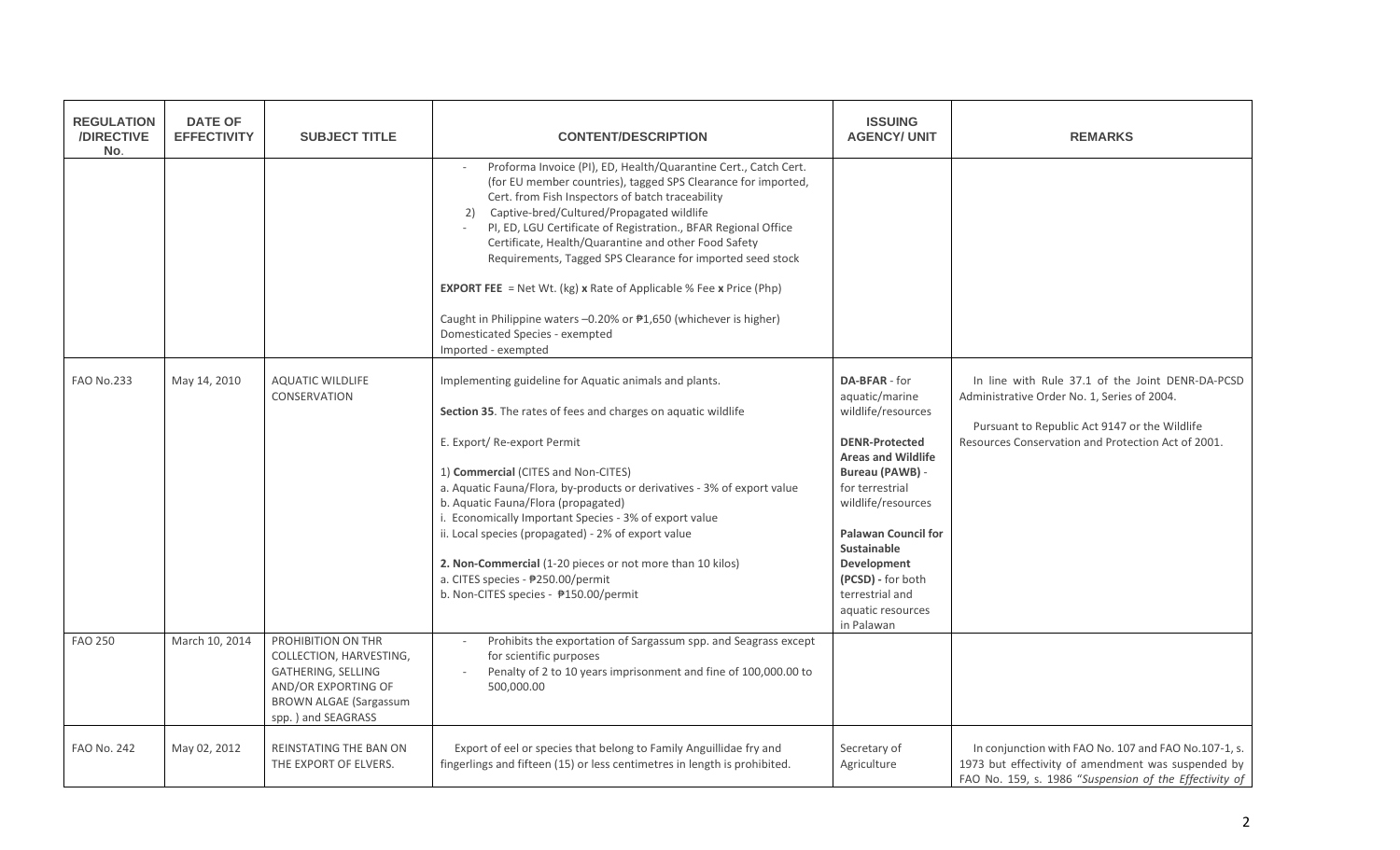| <b>REGULATION</b><br>/DIRECTIVE<br>No. | <b>DATE OF</b><br><b>EFFECTIVITY</b> | <b>SUBJECT TITLE</b>                                                                                                                                                            | <b>CONTENT/DESCRIPTION</b>                                                                                                                                                                                                                                                                                                                                                                                                                                                  | <b>ISSUING</b><br><b>AGENCY/ UNIT</b> | <b>REMARKS</b>                                                                                                                                                                                                                                                                                                   |
|----------------------------------------|--------------------------------------|---------------------------------------------------------------------------------------------------------------------------------------------------------------------------------|-----------------------------------------------------------------------------------------------------------------------------------------------------------------------------------------------------------------------------------------------------------------------------------------------------------------------------------------------------------------------------------------------------------------------------------------------------------------------------|---------------------------------------|------------------------------------------------------------------------------------------------------------------------------------------------------------------------------------------------------------------------------------------------------------------------------------------------------------------|
|                                        |                                      |                                                                                                                                                                                 | A special permit may be issued for scientific and/or educational<br>purposes of not more than 1 kilo (live weight).                                                                                                                                                                                                                                                                                                                                                         | Director of BFAR                      | Fisheries Administrative Orders No. 107 and 107-1, both<br>Series of 1973, Prohibiting The Exportation of Eel Fry and<br>Eel Fingerlings (Elvers), and for Other Purpose."                                                                                                                                       |
|                                        |                                      |                                                                                                                                                                                 |                                                                                                                                                                                                                                                                                                                                                                                                                                                                             |                                       |                                                                                                                                                                                                                                                                                                                  |
| <b>FAO 229</b>                         | September 22,<br>2009                | <b>GUIDELINES ON THE</b><br><b>REGISTRATION OF</b><br>FRESHWATER ORNAMENTAL<br><b>FISH EXPORT FACILITIES</b>                                                                    | Implementing guidelines for the registration for freshwater ornamental fish<br>exporters<br>Sec. 1 Documentary Requirements<br>a. Letter of Intent<br>b. Business/Mayor's permit<br>c. Farm Layout<br>d. SEC/DTI/CDA Registration<br>f. Standard Sanitation Operation Procedure<br>2. Facility Requirements<br>a. Quarantine Facility<br>b. Conditioning Facility<br>c. Packing Area<br>d. Other Facilities<br>3. Operational Requirements                                  | DA-BFAR-                              | Pursuant to Sec. 67 and 107 of R.A 8550 and in line with<br>the BFAR's program for freshwater ornamental fish and<br>to satisfy the hygiene and sanitary requirements for<br>international market.                                                                                                               |
| <b>FAO 227</b>                         | 2008                                 | RULES AND REGULATIONS<br><b>GOVERNING THE EXPORT OF</b><br>FISH AND AQUATIC<br>PRODUCTS TO EUROPEAN<br>UNION MEMBER COUNTRIES                                                   | Specific rules on the hygiene of processed and unprocessed FA products for<br>business operators intending to export their products to the EU for human<br>consumption<br>Article 3<br><b>General Obligations</b><br>Article 4<br><b>HACCP</b><br>Article 5<br>Registration and approval of Establishments<br>Article 6<br><b>Imported Products</b><br>Article 7<br><b>Identification Marking</b><br>Sanitary/Health Certificates<br>Article 8<br>Article 9<br>Traceability |                                       | -WTO agreement on the application of SPS measures<br>based on the national and international guidelines,<br>guidelines and recommendations adopted by CODEX<br><b>AlimentArius Commission</b><br>-Sec 62 and 65 of R.A 8550 to set quality<br>grades/standards for all fishery products for export and<br>import |
| FOO No. 91                             | March 23, 2012                       | <b>REGULATING THE</b><br><b>EXPORTATION OF EEL FRY</b><br>AND ELVERS TO<br>10KGS/EXPORTER PER DAY<br><b>DEPENDING THE</b><br>PROMULGATION OF<br><b>FISHERIES ADMINISTRATIVE</b> | Regulating the volume and frequency of exportation of eel fry and<br>fingerlings to ten (10) kgs/exporter per day relative to the issuance of<br>Export Commodity Clearance (ECC).                                                                                                                                                                                                                                                                                          | <b>BFAR</b>                           | consideration of<br>the unregulated<br>and<br>$\ln$<br>unsustainable harvesting practices resulting to<br>significant amount of by-catch non-target species and<br>best available scientific information regarding indicating<br>low population resiliency and high vulnerability of<br>Anguillidae species.     |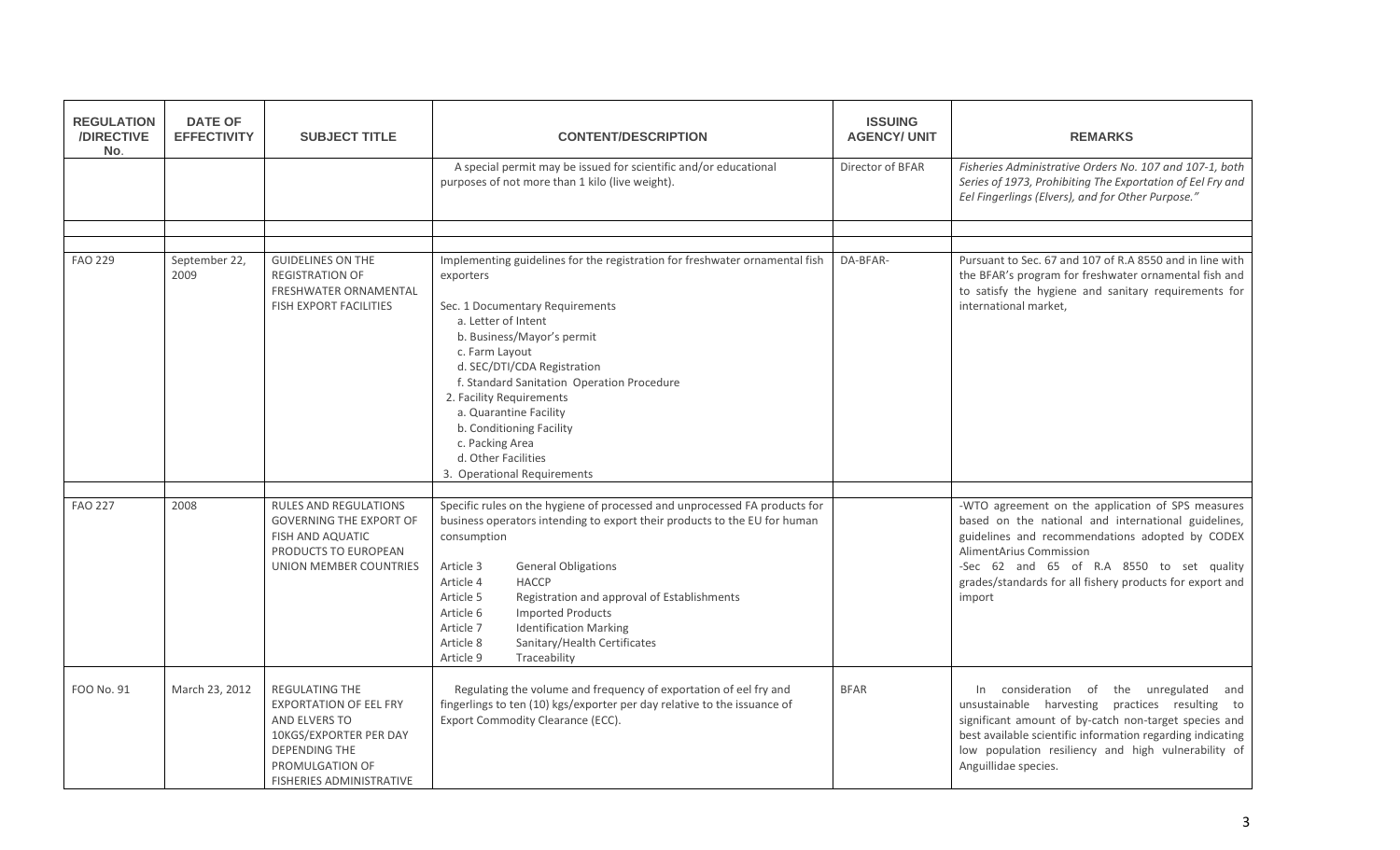| <b>REGULATION</b><br>/DIRECTIVE<br>No.                                                                                | <b>DATE OF</b><br><b>EFFECTIVITY</b> | <b>SUBJECT TITLE</b>                                                                                                                        | <b>CONTENT/DESCRIPTION</b>                                                                                                                                                                                                                                                                                                                                                                                                                                                                                                                                                                                                                                                                                                                                                                                                                                                                                       | <b>ISSUING</b><br><b>AGENCY/ UNIT</b>                       | <b>REMARKS</b>                                                                                                                                                                                                                                                                              |
|-----------------------------------------------------------------------------------------------------------------------|--------------------------------------|---------------------------------------------------------------------------------------------------------------------------------------------|------------------------------------------------------------------------------------------------------------------------------------------------------------------------------------------------------------------------------------------------------------------------------------------------------------------------------------------------------------------------------------------------------------------------------------------------------------------------------------------------------------------------------------------------------------------------------------------------------------------------------------------------------------------------------------------------------------------------------------------------------------------------------------------------------------------------------------------------------------------------------------------------------------------|-------------------------------------------------------------|---------------------------------------------------------------------------------------------------------------------------------------------------------------------------------------------------------------------------------------------------------------------------------------------|
|                                                                                                                       |                                      | ORDER (FAO) NO 242 RE:<br>PROHIBITING THE<br><b>EXPORTATION OF EEL SPECIES</b><br>ANGUILLIDAE BELOW (60) CM<br>IN TOTAL LENGTH (TLO) BASIS. |                                                                                                                                                                                                                                                                                                                                                                                                                                                                                                                                                                                                                                                                                                                                                                                                                                                                                                                  |                                                             |                                                                                                                                                                                                                                                                                             |
| Notice to<br><b>Exporters of Live</b><br>Food Fish,<br>Crustaceans,<br><b>Ornamental Fish</b><br>and<br>Invertebrates | October 09,<br>2009                  | <b>IMPLEMENTATION</b><br><b>GUIDELINES OF FISHERIES</b><br>OFFICE ORDERS NO. 254 AND<br>319 SERIES OF 2009.                                 | Registration, Issuance of Health Certificate and Documentation<br>requirements is implemented for global competitiveness and compliance to<br>SPS requirements of the trading partners.                                                                                                                                                                                                                                                                                                                                                                                                                                                                                                                                                                                                                                                                                                                          | BFAR-FHMQAS<br><b>BFAR-OSEDC</b>                            | Only registered exporters will be given export permits.                                                                                                                                                                                                                                     |
| FGMO No. 2                                                                                                            | October 08,<br>2009                  | <b>REQUIREMENTS FOR THE</b><br><b>EXPORT OF LIVE AQUATIC</b><br>ANIMALS: CRUSTACEANS,<br>FISH AND INVERTEBRATES                             | 1) Registration of exporter with BFAR and Issuance of Health Certificate<br>(as may be required by the importing country)<br>Central and Regional Fish Health Management and Quality<br><b>Assurance Section/Unit</b><br>2) Issuance of Export Commodity Clearance<br>Fisheries Unit, One Stop Export Documentation Center (OSEDC)/<br>Regional Quarantine and Inspection Service<br>Pre-requisites:<br>Original and Xerox copy of Health Certificate (as may be required<br>а.<br>by the importing country)<br>Certificate of Inspection (from FHMQAS)<br>b.<br>LGU Certification that the live food fish is hatched or propagated<br>$\mathsf{C}$ .<br>in accredited hatcheries<br>Other relevant documents (Export Declaration and Invoice)<br>d.<br>3) Border Inspection and verification of outgoing commodity<br>Fisheries Inspection and Quarantine Service (FIQS) at the<br><b>International Airport</b> | <b>BFAR Units:</b><br><b>FHMQAS</b><br>OSEDC<br><b>FIQS</b> | To regulate export of fishery product for food<br>security, set quality standards, implement inspection,<br>quarantine and control system to monitor and regulate<br>export of fishery aquatic products consistent with<br>international standards to ensure product quality and<br>safety. |
| FOO No. 319                                                                                                           | September 26,<br>2009                | REQUIREMENT FOR EXPORT<br>OF LIVE FOOD FISH AND<br>CRUSTACEANS                                                                              | BFAR units are instructed to perform different functions for export of<br>live food fish and crustaceans:<br>Registration with BFAR and issuance of Health certificate<br>1)<br>Issuance of Commodity Clearance<br>2)<br>3)<br>Border Inspection and Verification                                                                                                                                                                                                                                                                                                                                                                                                                                                                                                                                                                                                                                                | <b>BFAR: Units</b><br><b>FHMQAS</b><br>OSEDC<br><b>FIQS</b> | To strengthen protocol procedures for the issuance of<br>Health Certificate and for the smooth implementation in<br>the processing of necessary documents for export of live<br>food fish.                                                                                                  |
| MEMO dated<br>March 11, 2009                                                                                          | March 11, 2009                       | NON-ISSUANCE OF BFAR<br><b>COMMODITY CLEARANCE</b>                                                                                          | Export of Fishery Products shall be regulated whenever such exportation<br>affects domestic food security and production: provided that exportation of                                                                                                                                                                                                                                                                                                                                                                                                                                                                                                                                                                                                                                                                                                                                                           | <b>BFAR-One Stop</b><br>Export                              |                                                                                                                                                                                                                                                                                             |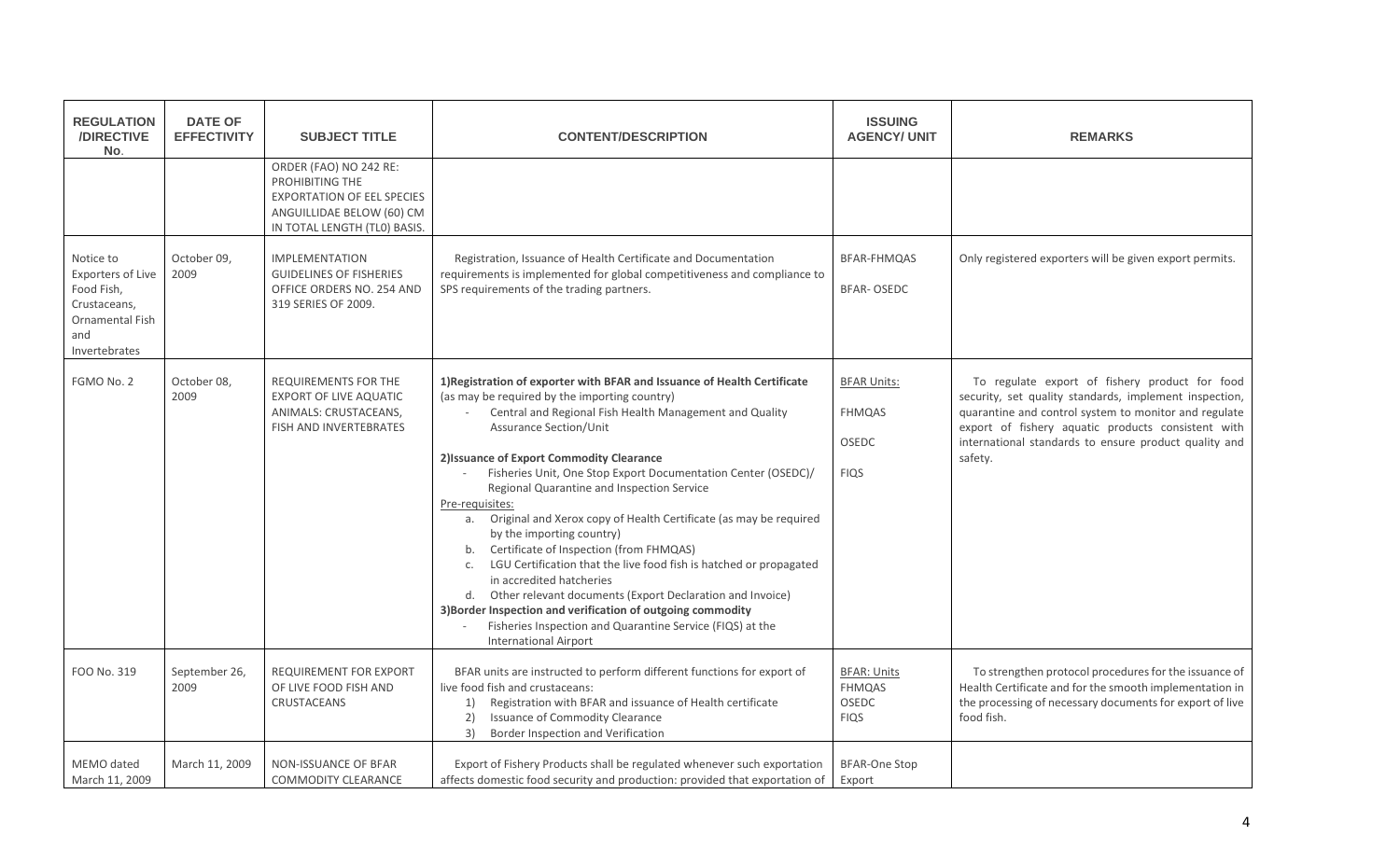| <b>REGULATION</b><br>/DIRECTIVE<br>No. | <b>DATE OF</b><br><b>EFFECTIVITY</b> | <b>SUBJECT TITLE</b>                                                                                                                                                                                           | <b>CONTENT/DESCRIPTION</b>                                                                                                                                                                                                                                                                                                                                                                                                                                                                                                                                                                                                                                                                                                                                                                                                   | <b>ISSUING</b><br><b>AGENCY/ UNIT</b> | <b>REMARKS</b>                                                                                                                                                                                                                                     |
|----------------------------------------|--------------------------------------|----------------------------------------------------------------------------------------------------------------------------------------------------------------------------------------------------------------|------------------------------------------------------------------------------------------------------------------------------------------------------------------------------------------------------------------------------------------------------------------------------------------------------------------------------------------------------------------------------------------------------------------------------------------------------------------------------------------------------------------------------------------------------------------------------------------------------------------------------------------------------------------------------------------------------------------------------------------------------------------------------------------------------------------------------|---------------------------------------|----------------------------------------------------------------------------------------------------------------------------------------------------------------------------------------------------------------------------------------------------|
|                                        |                                      | (CC) TO EXPORTERS OF LIVE<br>FISH IF NO LGU<br>CERTIFICATION IS PROVIDED.                                                                                                                                      | live fish shall be prohibited except those which are hatched or propagated<br>in accredited hatcheries and ponds.<br>Requiring clients applying for Export Commodity Clearance to provide a<br>certification attesting that the live fish (for human consumption) has been<br>propagated or cultured in fish pens, ponds or cages that are duly licensed<br>or authorized by the LGU.                                                                                                                                                                                                                                                                                                                                                                                                                                        | Documentation<br>Center (OSEDC).      |                                                                                                                                                                                                                                                    |
| <b>FAO No. 228</b>                     | December 05,<br>2008                 | <b>RULES GOVERNING THE</b><br>ORGANIZATION AND<br><b>IMPLEMENTATION OF</b><br>OFFICIAL CONTROLS ON<br>FISHERY AND AQUATIC<br>PRODUCTS INTENDED FOR<br><b>EXPORT TO THE EU MARKET</b><br>FOR HUMAN CONSUMPTION. | ❖ WTO SPS Agreement of member countries to implement SPS<br>measures necessary to protect human, animal or plant life or health<br>general hygiene rules.<br>Official Controls are carried out using appropriate techniques, routine<br><b>SALE</b><br>surveillance and more intensive controls (inspections, audits, sampling<br>and testing) and based on documented procedures to ensure a<br>uniform and consistent high quality.<br>DA-BFAR must ensure that products intended for export to the EU are<br>Albert C<br>dispatched only from approved and inspected establishments,<br>accompanied by an official sanitary / health certificate and do not<br>pose a risk to the health of fish and aquatic animals in the EU and<br>prevent the export of any FA product that does not comply with the<br>requirements. | DA-BFAR                               | European recognizes DA-BFAR as the Competent<br>Authority to ensure that fishery and aquatic products<br>exported to the EU comply with EU legislation.                                                                                            |
| <b>FAO No. 212</b>                     | June 15, 2001                        | <b>GUIDELINE ON THE</b><br><b>IMPLEMENTATION OF HACCP</b><br>SYSTEM.                                                                                                                                           | Scope of HACCP-based inspection<br>Fish and fishery/aquatic products intended for human consumption and<br>fish processing plants.<br>Mandatory Inspection for Fish plants and fishery/aquatic products for<br>export to countries with which the Philippines has entered into an<br>agreement.<br>Certification of Exported Fish Products<br>1) The product has been processed in the fish processing plant that has<br>been GMP and HACCP certified.<br>2) The export product complies with the food safety requirement of the<br>importing countries.                                                                                                                                                                                                                                                                     | <b>BFAR</b>                           | Pursuant to Sections 62, 65 (I) and 67 (c) of R.A. no.<br>8550.<br>To establish the capability of fish processing plants to<br>manufacture and/or distribute safe food and obtain<br>evidence that the HACCP system is effectively<br>implemented. |
| <b>FAO No. 210</b>                     | June 16, 2001                        | RULES AND REGULATIONS ON<br>THE EXPORTATION OF FRESH,<br>CHILLED AND FROZEN FISH                                                                                                                               | Guidance for exportation of fresh, chilled or frozen fish and<br>fishery/aquatic product.                                                                                                                                                                                                                                                                                                                                                                                                                                                                                                                                                                                                                                                                                                                                    | <b>BFAR</b>                           | FAO No. 147 and all other rules and regulations which<br>are inconsistent with this order, are amended or<br>modified.                                                                                                                             |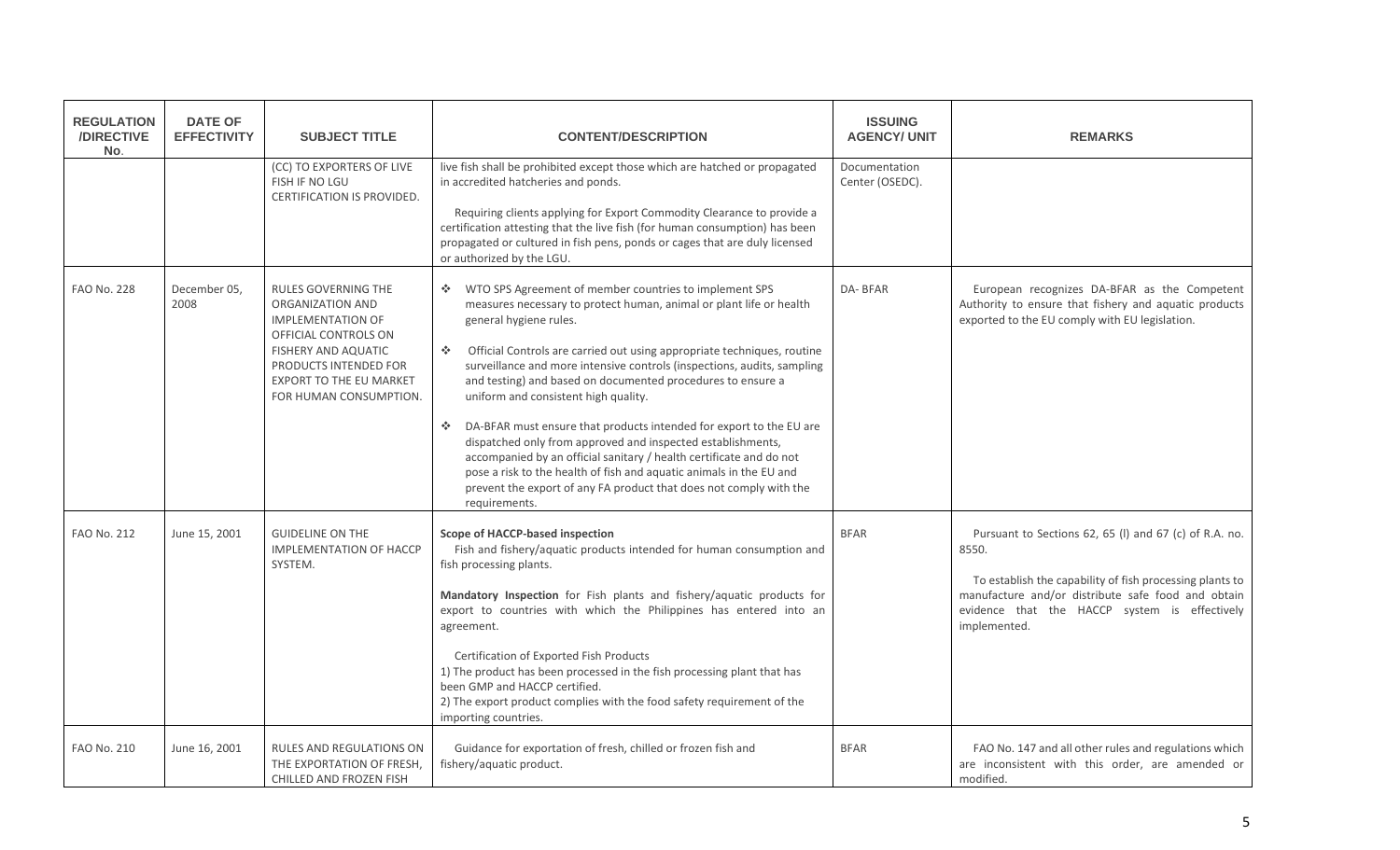| <b>REGULATION</b><br>/DIRECTIVE<br>No. | <b>DATE OF</b><br><b>EFFECTIVITY</b> | <b>SUBJECT TITLE</b>                                                                                                                                                              | <b>CONTENT/DESCRIPTION</b>                                                                                                                                                                                                                                                                                                                                                                                                                                                                                                                                                                                                                                                                                                                                                                                                                                                                                                                                                          | <b>ISSUING</b><br><b>AGENCY/ UNIT</b>                                                                                                | <b>REMARKS</b>                                                                                                                                                                                                                                                                          |
|----------------------------------------|--------------------------------------|-----------------------------------------------------------------------------------------------------------------------------------------------------------------------------------|-------------------------------------------------------------------------------------------------------------------------------------------------------------------------------------------------------------------------------------------------------------------------------------------------------------------------------------------------------------------------------------------------------------------------------------------------------------------------------------------------------------------------------------------------------------------------------------------------------------------------------------------------------------------------------------------------------------------------------------------------------------------------------------------------------------------------------------------------------------------------------------------------------------------------------------------------------------------------------------|--------------------------------------------------------------------------------------------------------------------------------------|-----------------------------------------------------------------------------------------------------------------------------------------------------------------------------------------------------------------------------------------------------------------------------------------|
|                                        |                                      | AND FISHERY/AQUATIC<br>PRODUCTS.                                                                                                                                                  | Securing a permit issued by Bureau of Fisheries & Aquatic Resources to<br>export fishery products for any purpose.<br>Requirements for the exportation of fish products:<br>Fish products which have been processed in fish processing<br>1)<br>establishments certified by BFAR to be compliant with the SSOP and<br>HACCP;<br>Fish products shall be subjected to product tests required by the<br>2)<br>importing country at any BFAR laboratory or accredited laboratories<br>the result as the basis for issuance of the product sanitary/health<br>certificate;<br>Fish products shall be derived from species whose biological,<br>3)<br>microbiological and chemical characteristics meet the standards.<br>Sanitary/health certificate per shipment with P50.00 Certification Fee.<br>÷.                                                                                                                                                                                   |                                                                                                                                      | Export permits shall expire thirty (30) days after<br>issuance, unused export permit shall be considered<br>automatically cancelled.<br>Fish products shall be inspected prior to its shipment<br>for proper verification, and to ensure completeness of its<br>accompanying documents. |
| <b>FAO No. 209</b>                     | June 16, 2001                        | <b>GUIDELINE ON THE</b><br>PRODUCTION, HARVESTING,<br><b>HANDLING AND</b><br><b>TRANSPORTATION OF</b><br>SHELLFISH FOR<br><b>IMPLEMENTATION OF THE</b><br><b>LOCAL GOVERNMENT</b> | Shellfish shall be gathered only upon issuance of a certificate to harvest<br>$\blacktriangleright$<br>issued by the municipal or city fishery officer.<br>No certificate to harvest shall be issued from waters placed under ban<br>➤<br>by the National Red Tide Task Force or Red Tide Testing Centers.<br>$\blacktriangleright$<br>Issuance of Auxiliary Invoice from its point of origin to its final<br>destination in the country and/or export purposes, to monitor the<br>movement of shellfish in the country.<br>BFAR must conduct Health control and monitoring periodically to include:<br>1) Monitoring of all growing areas for microbiological test of water and the<br>shell meat:<br>Verification of the implementation of issuance of the auxiliary invoice<br>2)<br>in transporting shellfish; and<br>3) Checking on the handling and transport of shellfish from the harvest<br>area to the pre-processing or processing plant during on-site<br>verification. | <b>National Red Tide</b><br><b>Task Force</b><br><b>Red Tide Testing</b><br>Center<br>Municipal or City<br>Government<br><b>BFAR</b> | Pursuant to Section 60 of RA 8435 and Section 65.<br>For the purpose of information and guidance of local<br>government on the production, handling, transportation<br>and packaging of shellfish.                                                                                      |
| <b>FAO No. 208</b>                     | June 16, 2001                        | CONSERVATION OF RARE,<br>THREATENED<br>ANDENDANGERED FISHERY<br>SPECIES.                                                                                                          | List of fishery/aquatic species that are prohibited to be taken or<br>A.<br>caught.<br>Refers to Appendix I, II and III of the CITES which are endangered by trade<br>categorized to:<br>a. RARE SPECIES<br>- Gastropods                                                                                                                                                                                                                                                                                                                                                                                                                                                                                                                                                                                                                                                                                                                                                            | DA-BFAR (CITES-<br>recognized<br>Management and<br>Scientific Authority<br>for all aquatic<br>animals)                               | Pursuant to Sections 11 (Protection of Rare,<br>Threatened and Endangered Species) and 97 (Fishing or<br>Taking of Rare, Threatened or Endangered Species) of<br>R.A. No. 8550.                                                                                                         |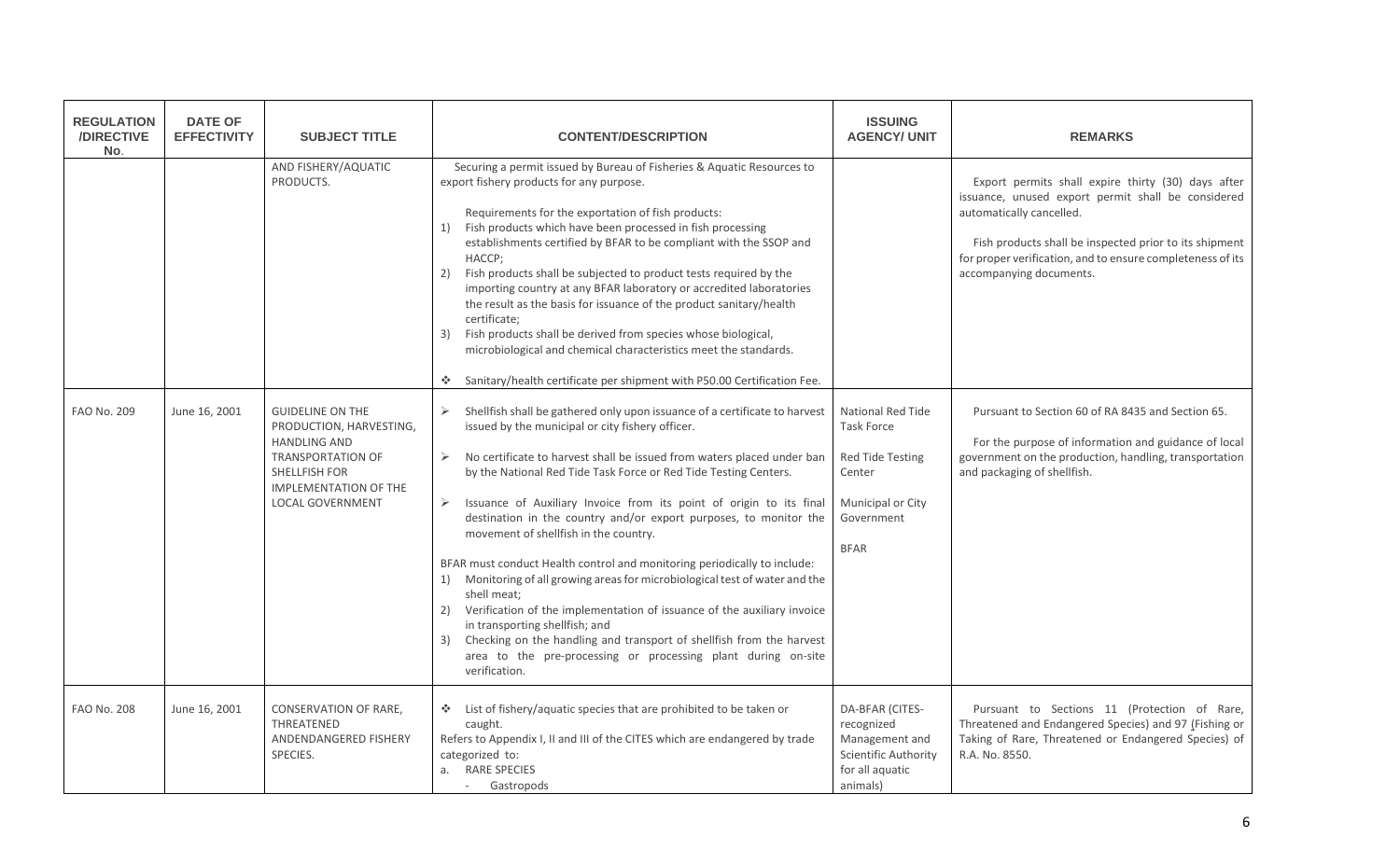| <b>REGULATION</b><br>/DIRECTIVE<br>No. | <b>DATE OF</b><br><b>EFFECTIVITY</b> | <b>SUBJECT TITLE</b>                                                                                                                                                    | <b>CONTENT/DESCRIPTION</b>                                                                                                                                                                                                                                                                                                                                                                                                                                                                                                                                                                                                                                                                                                                                                                                              | <b>ISSUING</b><br><b>AGENCY/ UNIT</b>                                                                                                                         | <b>REMARKS</b>                                                                                                                                                                                                     |
|----------------------------------------|--------------------------------------|-------------------------------------------------------------------------------------------------------------------------------------------------------------------------|-------------------------------------------------------------------------------------------------------------------------------------------------------------------------------------------------------------------------------------------------------------------------------------------------------------------------------------------------------------------------------------------------------------------------------------------------------------------------------------------------------------------------------------------------------------------------------------------------------------------------------------------------------------------------------------------------------------------------------------------------------------------------------------------------------------------------|---------------------------------------------------------------------------------------------------------------------------------------------------------------|--------------------------------------------------------------------------------------------------------------------------------------------------------------------------------------------------------------------|
|                                        |                                      |                                                                                                                                                                         | <b>THREATENED SPECIES</b><br>b.<br>Gastropods and Crabs<br>$\overline{\phantom{a}}$<br><b>ENDANGERED SPECIES</b><br>C.<br>Whales and dolphins, Clams and Sea snakes                                                                                                                                                                                                                                                                                                                                                                                                                                                                                                                                                                                                                                                     | <b>DENR-PAWB</b><br>-for terrestrial<br>resources                                                                                                             | Convention on the International Trade in Endangered<br>Species of Wild Fauna and Flora (CITES).                                                                                                                    |
| <b>FAO No. 202</b>                     | September 6,<br>2000                 | <b>BAN ON CORAL</b><br><b>EXPLOITATION AND</b><br><b>EXPORTATION</b>                                                                                                    | It shall be unlawful for any person or corporation to gather, possess, sell<br>or export ordinary, precious and semi-precious corals whether in raw or in<br>processed form.<br>The Secretary of DA through the Director of BFAR may issue a special<br>permit to research institutions to gather any coral in limited quantities for<br>scientific or research purposes, except those coral species listed in CITES<br>appendix.<br>The confiscated corals shall either be returned to the sea or donated to<br>schools and museums for educational and scientific purposes or disposed<br>through other means most favorable to the Government.                                                                                                                                                                       | The Secretary of DA<br>Director of BFAR.                                                                                                                      | Pursuant to Section 91 of R.A. 8550. Ban on Coral<br>Exploitation and Exportation.                                                                                                                                 |
| FAO No. 193                            | April 12, 1998                       | <b>BAN ON THE TAKING OR</b><br>CATCHING, SELLING,<br><b>PURCHASING AND</b><br>POSSESSING, TRANSPORTING<br>AND EXPORTING OF WHALE<br>SHARKS AND MANTA RAYS.              | Taking or catching of whale shark and manta rays in Philippine waters or<br>to sell, purchase, possess, transport, or export dead or alive, in any form is<br>prohibited.<br>It shall likewise, unlawful to wound or to kill whale shark and manta rays.<br>Whale shark and manta rays which are accidentally included in the catch<br>shall immediately be released unharmed in the sea. Dead whale shark and<br>manta rays which are drifted to the seashore shall be surrendered to the<br>nearest Department of Agriculture (DA) Regional Field Unit or Bureau of<br>Fisheries Regional or Provincial Fishery Office, for proper disposition.<br>The Secretary with the recommendation of Director of BFAR may issue a<br>Special Permit for institution engaged in research work on whale shark and<br>manta rays. | Department of<br>Agriculture (DA)<br><b>Regional Field Unit</b><br>Provincial Fishery<br>Office<br>Director of BFAR<br><b>Bureau of Fisheries</b><br>Regional | Pursuant to Section 65 Functions of the Bureau of<br>Fisheries and Aquatic Resources and Section 107<br>Promulgation of Administrative Orders of RA 8550.                                                          |
| Republic Act<br>8550                   | March 1, 1998                        | AN ACT PROVIDING FOR THE<br>DEVELOPMENT,<br>MANAGEMENT AND<br>CONSERVATION OF THE<br>FISHERIES AND AQUATIC<br><b>RESOURCES INTEGRATING</b><br><b>ALL LAWS PERTINENT</b> | The Philippine Fisheries Code of 1998.<br>SEC. 61. Importation and Exportation of Fishery Products<br>Export of fishery products shall be regulated whenever such exportation<br>affects domestic food security and production except those which are<br>hatched or propagated in accredited hatcheries and ponds.                                                                                                                                                                                                                                                                                                                                                                                                                                                                                                      | <b>BFAR</b>                                                                                                                                                   | The State shall ensure the attainment of the following<br>objectives of the fishery sector:<br>1. Conservation,<br>protection<br>and<br>sustained<br>management of the country's fishery and aquatic<br>resources; |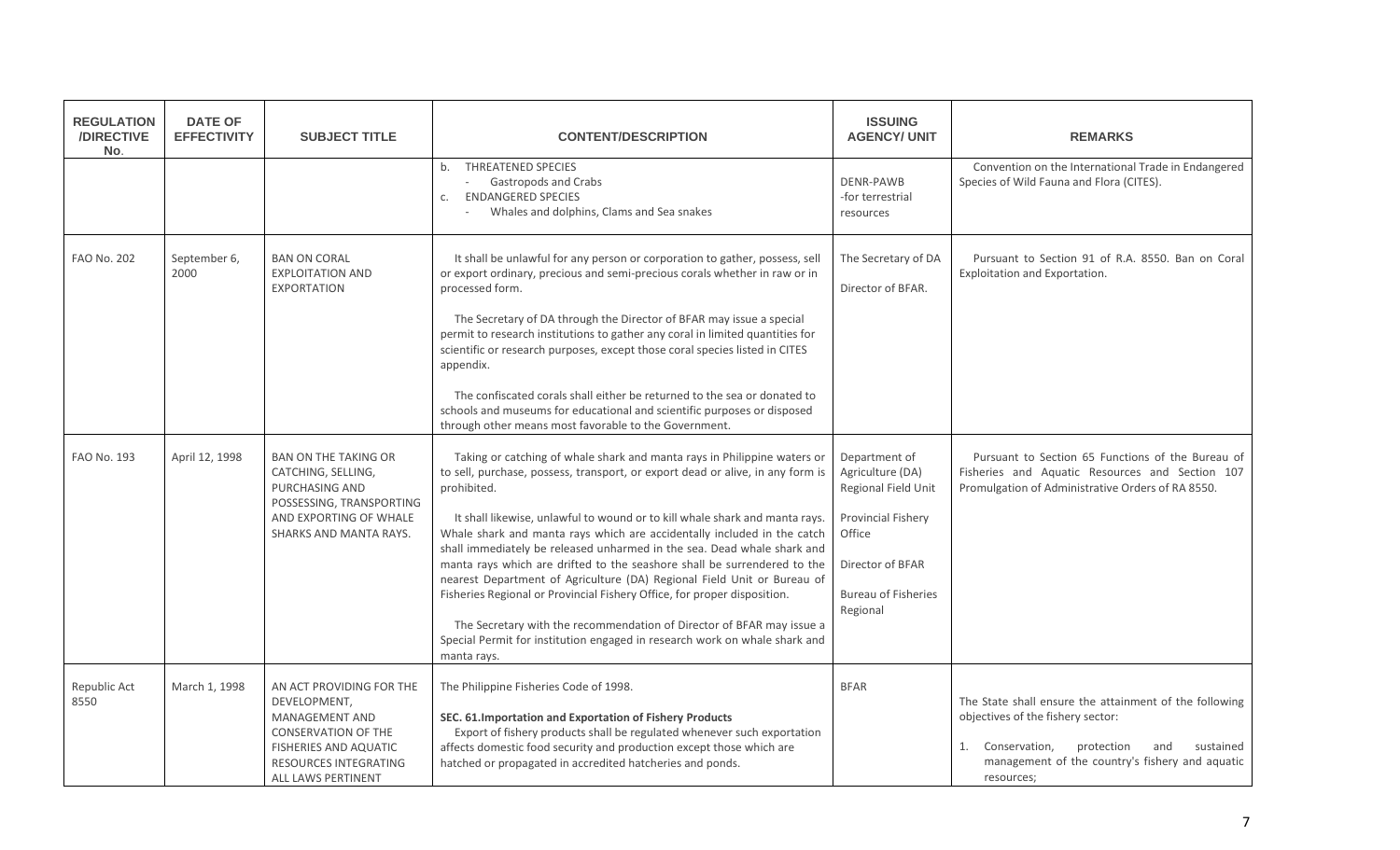| <b>REGULATION</b><br>/DIRECTIVE<br>No. | <b>DATE OF</b><br><b>EFFECTIVITY</b> | <b>SUBJECT TITLE</b>                | <b>CONTENT/DESCRIPTION</b>                                                                                                                                                                                                                                                                                                                                                                                                                                                                                                                                                                                                                                                                                                                                                                                                                                                                                                                                                                                                                                                                                                                                                                                                                                                                                                                                                                                                                                                                                                                                                                                                                                                                                                                                                                                                                                                                                                                                                                                                                | <b>ISSUING</b><br><b>AGENCY/ UNIT</b> | <b>REMARKS</b>                                                                                                                                                                                                                                                                                                      |
|----------------------------------------|--------------------------------------|-------------------------------------|-------------------------------------------------------------------------------------------------------------------------------------------------------------------------------------------------------------------------------------------------------------------------------------------------------------------------------------------------------------------------------------------------------------------------------------------------------------------------------------------------------------------------------------------------------------------------------------------------------------------------------------------------------------------------------------------------------------------------------------------------------------------------------------------------------------------------------------------------------------------------------------------------------------------------------------------------------------------------------------------------------------------------------------------------------------------------------------------------------------------------------------------------------------------------------------------------------------------------------------------------------------------------------------------------------------------------------------------------------------------------------------------------------------------------------------------------------------------------------------------------------------------------------------------------------------------------------------------------------------------------------------------------------------------------------------------------------------------------------------------------------------------------------------------------------------------------------------------------------------------------------------------------------------------------------------------------------------------------------------------------------------------------------------------|---------------------------------------|---------------------------------------------------------------------------------------------------------------------------------------------------------------------------------------------------------------------------------------------------------------------------------------------------------------------|
|                                        |                                      | THERETO, AND FOR OTHER<br>PURPOSES. | Spawners, breeders, eggs and fry of bangus, prawn and other endemic<br>species, as may be determined by the department, shall not be exported or<br>caused to be exported by any person.<br>No person shall import and/or export fishery products of whatever size,<br>stage or form for any purpose without securing a permit from the<br>Department.<br>SEC. 62. Instruments of Weights and Measures, and Quality<br>Grades/Standards<br>All fish and fishery products for export, import and domestic consumption<br>shall meet the quality grades/standards as determined by the Department.<br>SEC. 65. Functions of the Bureau of Fisheries and Aquatic Resources. - As a<br>line bureau, the BFAR shall:<br>Implement an inspection system for import and export of fishery/aquatic<br>products and fish processing establishments consistent with international<br>standards to ensure product quality and safety.<br>SEC. 67. Fisheries Inspection and Quarantine Service<br>Conduct fisheries quarantine and quality inspection of all fish and<br>fishery/aquatic products coming into and going out of the country by air or<br>water transport.<br>Examine all fish and fishery products coming into or going out of the<br>country which may be a source or medium of fish pests or diseases and/or<br>regulated by existing fishery regulations and ensure that the quality of fish<br>import and export meet international standards.<br>SEC. 91.Ban on Coral Exploitation and Exportation.<br>SEC. 92.Ban on Muro-Ami, Other Methods and Gear Destructive to Coral<br><b>Reefs and Other Marine Habitat</b><br>It shall likewise be unlawful for any person or corporation to gather, sell<br>or export white sand, silica, pebbles and any other substances which make<br>up any marine habitat.<br>SEC. 97. Fishing or Taking of Rare, Threatened or Endangered Species.<br>It shall be unlawful to fish or take rare, threatened or endangered species<br>as listed in the CITES and as determined by the Department. |                                       | Poverty alleviation and the provision of<br>2.<br>supplementary livelihood among municipal fisher<br>folk:<br>Improvement of productivity of aquaculture within<br>3.<br>ecological limits;<br>Optional utilization of offshore and deep-sea<br>4.<br>resources; and<br>Upgrading of post-harvest technology.<br>5. |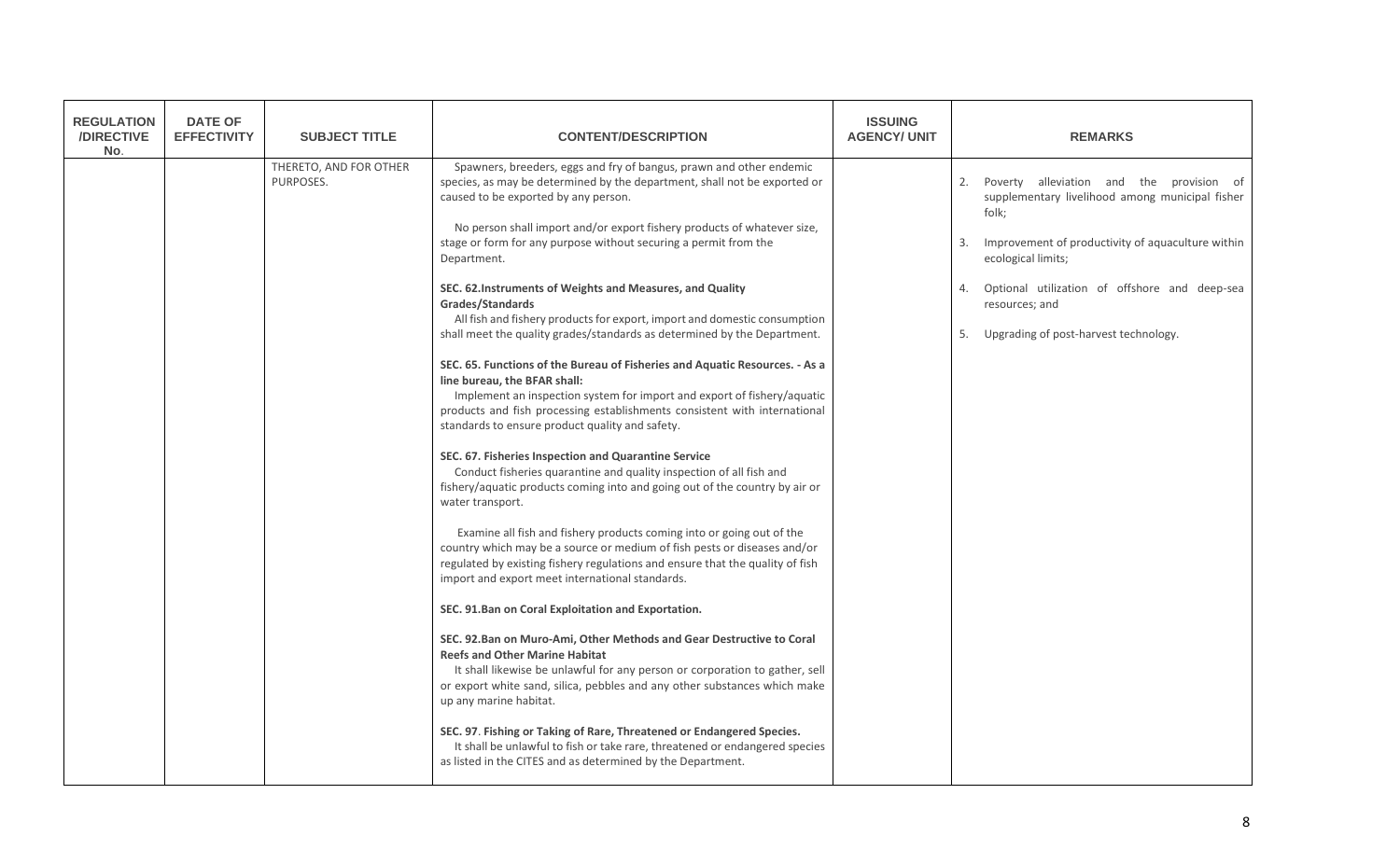| <b>REGULATION</b><br>/DIRECTIVE<br>No. | <b>DATE OF</b><br><b>EFFECTIVITY</b> | <b>SUBJECT TITLE</b>                                                                                                           | <b>CONTENT/DESCRIPTION</b>                                                                                                                                                                                                                                                                                                                                                                                                                                                                                                                                                                                                                                                                                                                                                                                                                                                                                                                                                                                                                                                                             | <b>ISSUING</b><br><b>AGENCY/ UNIT</b> | <b>REMARKS</b>                                                                                                                                                                                                                                                                                                                                                                                                                                                                                                                                                                                                     |
|----------------------------------------|--------------------------------------|--------------------------------------------------------------------------------------------------------------------------------|--------------------------------------------------------------------------------------------------------------------------------------------------------------------------------------------------------------------------------------------------------------------------------------------------------------------------------------------------------------------------------------------------------------------------------------------------------------------------------------------------------------------------------------------------------------------------------------------------------------------------------------------------------------------------------------------------------------------------------------------------------------------------------------------------------------------------------------------------------------------------------------------------------------------------------------------------------------------------------------------------------------------------------------------------------------------------------------------------------|---------------------------------------|--------------------------------------------------------------------------------------------------------------------------------------------------------------------------------------------------------------------------------------------------------------------------------------------------------------------------------------------------------------------------------------------------------------------------------------------------------------------------------------------------------------------------------------------------------------------------------------------------------------------|
|                                        |                                      |                                                                                                                                | SEC. 98. Capture of Sabalo and other Breeders/Spawners.<br>It shall be unlawful for any person to catch, gather, capture or possess<br>mature milkfish or "sabalo" and such other breeders or spawners of other<br>fishery species as may be determined by the Department. Catching of sabalo<br>and other breeders/spawners for local breeding purposes or scientific or<br>research purposes may be allowed subject to guidelines to be promulgated<br>by the Department.<br>SEC. 99. Exportation of Breeders, Spawners, Eggs or Fry.<br>Exportation of breeders, spawners, eggs or fry as prohibited in this Code<br>shall be punished by imprisonment of eight (8) years, confiscation of the<br>same or a fine equivalent to double the value of the same, and revocation of<br>the fishing and/or export license/permit<br>SEC. 100. Importation or Exportation of Fish or Fishery Species<br>Any importation or exportation of fish or fisheries species in violation of<br>this Code shall be punished by eight years or imprisonment or/and a fine of<br>Eighty Thousand Pesos (P80, 000.00). |                                       |                                                                                                                                                                                                                                                                                                                                                                                                                                                                                                                                                                                                                    |
| <b>FAO No. 187</b>                     | May 16, 1993                         | REVISED SCHEDULEOF FEES<br>AND CHARGES FOR SERVICES<br><b>RENDERED BY THE BUREAU</b><br>OF FISHERIES AND AQUATIC<br>RESOURCES. | Revised schedule of fees and charges to be collected by BFAR for the<br>services being rendered or the ff:<br>a. Application Fee<br>Permit Fee<br>b.<br>Laboratory Fee<br>c.<br>d.<br><b>Chemical Analysis</b><br>Microbial and Toxicological Examination<br>e.<br>Physical/ Sensory of Canned Fishery Products<br>f.<br>Red Tide Mousse Bioassay<br>g.<br>Clearance Fee<br>h.<br>Fishermen's License<br><b>Auxiliary Invoices</b>                                                                                                                                                                                                                                                                                                                                                                                                                                                                                                                                                                                                                                                                     | <b>BFAR</b>                           | Pursuant to Memorandum Circular No. 121 of the<br>Office of the President entitled "Directing All<br>Departments, Bureaus, National Government, including<br>Government Owned or Controlled Corporations, to<br>Revise Their Fees and Charges at Just and Reasonable<br>Rates Sufficient to Cover Administrative Cost" and in<br>compliance with Department Order No. $66 - 90$ of the<br>Department of Finance.<br>In accordance with Sections 4 and 7 of Presidential<br>Decree No. 704 as amended.<br>Section 9 on inspection fee of FAO No. 135 on the<br>Importation of Fish and Fishery products is deleted. |
| FAO No. 187-1                          | August 12, 1993                      | AMENDING SECTION 1 (j) OF<br><b>FISHERIES ADMINISTRATIVE</b><br>ORDER NO. 187, SERIES OF<br>1993                               | Indicate in the Auxiliary Invoice the kind of fish and fishery/ aquatic<br>product, quantity and value of shipment.<br>₱15.00 per shipment                                                                                                                                                                                                                                                                                                                                                                                                                                                                                                                                                                                                                                                                                                                                                                                                                                                                                                                                                             | <b>BFAR</b>                           |                                                                                                                                                                                                                                                                                                                                                                                                                                                                                                                                                                                                                    |
| <b>FAO No. 185</b>                     | January 04,<br>1993                  | <b>BAN ON THE TAKING OR</b><br>CATCHING, SELLING,<br>PURCHASING POSSESSING.                                                    | Prohibition to take or catch dolphins in Philippine waters or to sell,<br>purchase, possesses, transport, or export whether dead or alive, raw or<br>processed.                                                                                                                                                                                                                                                                                                                                                                                                                                                                                                                                                                                                                                                                                                                                                                                                                                                                                                                                        | Secretary of DA<br>Director of BFAR   | Pursuant to Sections 4 and 7 of P. D. No. 704, as<br>amended, and the Convention on International Trade of<br><b>Endangered Species (CITES)</b>                                                                                                                                                                                                                                                                                                                                                                                                                                                                    |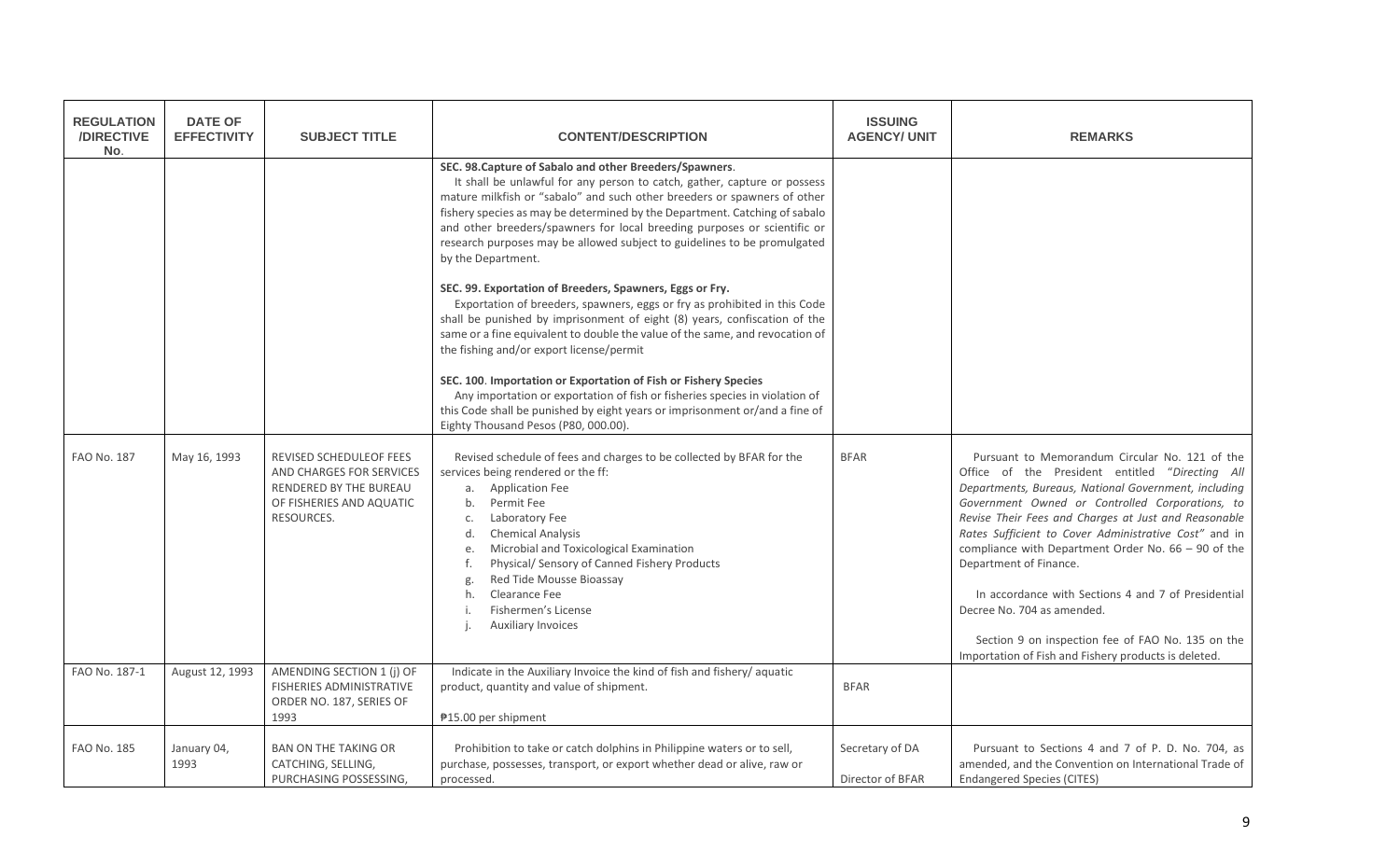| <b>REGULATION</b><br>/DIRECTIVE<br>No. | <b>DATE OF</b><br><b>EFFECTIVITY</b> | <b>SUBJECT TITLE</b>                                                                                                        | <b>CONTENT/DESCRIPTION</b>                                                                                                                                                                                                                                                                                                                                                                                                                                                                                                                                                                                                                                                                                                                       | <b>ISSUING</b><br><b>AGENCY/ UNIT</b>                                                                                                      | <b>REMARKS</b>                                                                                                                                                                                                                                                                                                                                                              |
|----------------------------------------|--------------------------------------|-----------------------------------------------------------------------------------------------------------------------------|--------------------------------------------------------------------------------------------------------------------------------------------------------------------------------------------------------------------------------------------------------------------------------------------------------------------------------------------------------------------------------------------------------------------------------------------------------------------------------------------------------------------------------------------------------------------------------------------------------------------------------------------------------------------------------------------------------------------------------------------------|--------------------------------------------------------------------------------------------------------------------------------------------|-----------------------------------------------------------------------------------------------------------------------------------------------------------------------------------------------------------------------------------------------------------------------------------------------------------------------------------------------------------------------------|
|                                        |                                      | <b>TRANSPORTING AND</b><br><b>EXPORTING OF DOLPHINS.</b>                                                                    | A special permit may be issued for the purpose of research work on<br>dolphins and for exhibition.<br>It shall be unlawful to wound or kill dolphins. Dolphins, which are<br>accidentally included in the catch by any gear, shall immediately be<br>released unharmed in the sea. Dead dolphins that are washed to the<br>seashore shall be surrendered to nearest Department of Agriculture Office<br>for proper disposition.                                                                                                                                                                                                                                                                                                                  |                                                                                                                                            | Amended Section 1 and 2 of FAO No. 185, s. 1997 with<br>FAO 185-1 by adding whales and porpoises.                                                                                                                                                                                                                                                                           |
| FOO No. 001                            | September 16,<br>1991                | <b>GUIDELINES IN THE ISSUANCE</b><br>OF CITES PERMIT FOR THE<br><b>EXPORTATION OF T. crocea</b><br>AND/OR ANY OF ITS PARTS. | Procedure for CITES Permit<br>1) Letter-of-Intent and Application (addressed to BFAR Director)<br>Application Form attached with<br>2)<br>a. Auxiliary Invoice and Bill of Lading/Airway Bill<br>Articles of Incorporation approved by SEC (for Incorporation)<br>b.<br>or Certificate of registration by Bureau of Domestic Trade<br>(for single proprietorship)<br>c. Proof of previous exportation of T. crocea and/or of its<br>derivatives.<br>Processing & Evaluation of Application<br>3)<br>a. Evaluation<br>Inspection (with Export Declaration and Commercial<br>b.<br>Invoice)<br>Payment of Export Fee (1/2 of 1% of FOB Value)<br>c.<br>Letter of Confirmation of CITES to Management<br>d.<br>Authority of country of destination. | Fisheries<br>International<br><b>Licenses Division</b><br>(FILD)<br>One-Stop Export<br>Documentation<br>Center (OSEDC)<br>Director of BFAR | Pursuant to Section 14 of FAO No. 186, as amended<br>by FAO No. 168-1.<br>Only registered with the SEC or other government<br>agencies concerned whose primary and/or secondary<br>purposes involves the exportation of fish or fishery<br>aquatic products are allowed to apply.                                                                                           |
| <b>FAO No. 173</b>                     | March 09, 1991                       | <b>BANNING THE EXPORTATION</b><br>OF BANGUS FINGERLINGS<br>(HATIRIN).                                                       | Export of bangus fingerlings (hatirin) is prohibited of not less than<br>twenty-five (25) millimetres but not more than one hundred (100)<br>millimetres.                                                                                                                                                                                                                                                                                                                                                                                                                                                                                                                                                                                        | <b>BFAR</b>                                                                                                                                | Amended by FAO No. 173-1, s. 1991 with effectivity<br>on June 02, 1991.                                                                                                                                                                                                                                                                                                     |
| FAO No. 169                            | July 18, 1990                        | PROHIBITING THE<br><b>EXPORTATION OF FRESH</b><br>EUCHEUMA SEAWEEDS.                                                        | It shall be unlawful for any person, association, partnership, or<br>corporation to export, or cause to be exported from the Philippines fresh<br>eucheuma seaweeds belonging to the group of red algae locally known as<br>"guso" in the Visayan dialect and represented in the Philippines by seven<br>(7) species, namely: E. cottonii, E. sriatum, K denticulatum, E gelatinae,<br>K.arnoldii, E. procrusteanum and E alvarezzi (now Kappaphycus alvarezzi).                                                                                                                                                                                                                                                                                 | <b>BFAR</b>                                                                                                                                | Pursuant to the provisions of Sections 4 and 7 of<br>Presidential Decree No. 704.<br>Amended by FAO No. 169-1, s.1990 "Amending<br>Section 2 of Fisheries Administrative Order No. 169. S.<br>1990 by Providing Exception for Government/ Qualified<br>Research and Educational Institutions to Export Fresh<br>Eucheuma Seaweed" with effectivity on November 14,<br>1990. |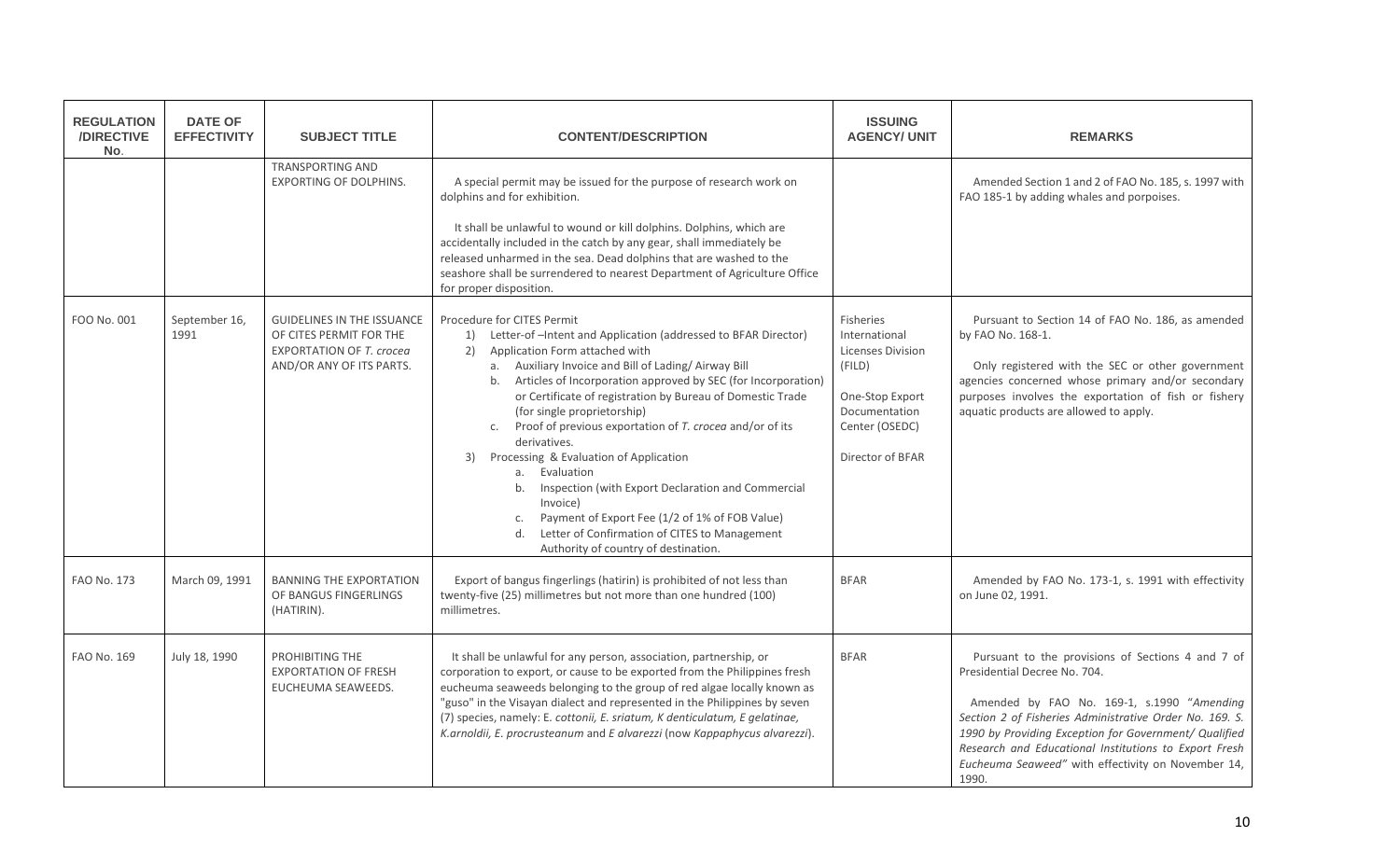| <b>REGULATION</b><br>/DIRECTIVE<br>No. | <b>DATE OF</b><br><b>EFFECTIVITY</b> | <b>SUBJECT TITLE</b>                                                                                                                                                                   | <b>CONTENT/DESCRIPTION</b>                                                                                                                                                                                                                                                                                                                                                                                                                                                                                                                            | <b>ISSUING</b><br><b>AGENCY/ UNIT</b>                                  | <b>REMARKS</b>                                                                                                                                                                                                                                         |
|----------------------------------------|--------------------------------------|----------------------------------------------------------------------------------------------------------------------------------------------------------------------------------------|-------------------------------------------------------------------------------------------------------------------------------------------------------------------------------------------------------------------------------------------------------------------------------------------------------------------------------------------------------------------------------------------------------------------------------------------------------------------------------------------------------------------------------------------------------|------------------------------------------------------------------------|--------------------------------------------------------------------------------------------------------------------------------------------------------------------------------------------------------------------------------------------------------|
| FAO No. 168                            | May 22, 1990                         | RULES AND REGULATIONS<br><b>GOVERNING THE GATHERING,</b><br><b>CULTURE AND EXPORTATION</b><br>OF SHELLED MOLLUSKS<br>(PHYLUM MOLLUSCA).                                                | Exportation of shelled mollusks and/or any of their derivatives are<br>allowed except wild Tridacna derasa, Tridacna gigas and Hippopus<br>porcellanus and those listed in the CITES. Shelled mollusks listed in the<br>CITES or any international agreement with the Philippines may be exported<br>provided that that it has been cultured.                                                                                                                                                                                                         | Regional Director of<br>Department of<br>Agriculture                   | Pursuant to the provisions of Sections4, 7, 16 and 18<br>of Presidential Decree No. 704, known as the Fisheries<br>Decree of 1975.<br>Amended by FAO No. 168-1, s. 1991 "Amending<br>Section 14 of Fisheries Administrative Order No 168. s.<br>1990." |
| FAO No. 168-2                          | April 04, 1996                       | <b>SUSPENSION OF THE</b><br>EFFECTIVITY OF FAO NO. 168-<br>1, SERIES OF 1991                                                                                                           | Effectivity of Fisheries Administrative Order No. 168-1, series of 1991<br>allowing the exportation of Tridacna crocea and/or any of its derivatives is<br>suspended.                                                                                                                                                                                                                                                                                                                                                                                 | <b>BFAR</b>                                                            |                                                                                                                                                                                                                                                        |
| <b>FAO No. 162</b>                     | November 06,<br>1986                 | <b>RULES AND REGULATIONS</b><br><b>GOVERNING THE ISSUANCE</b><br>OF PERMIT FOR THE<br><b>EXPORTATION OF LIVE MUD</b><br><b>CRABS OR" ALIMANGO"</b><br>(Scylla serrata).                | Export of live mud crabs less than ten (10) centimeters and less than two<br>hundred (200) grams is prohibited.<br>A permit must be secured before exportation of live mud crabs.<br>Validity - 30 days<br>Application Fee - 10.00<br>Permit Fee - 50.00                                                                                                                                                                                                                                                                                              | <b>BFAR</b>                                                            |                                                                                                                                                                                                                                                        |
| FAO No. 158                            | September 17,<br>1886                | PROHIBITION ON THE<br>GATHERING, TAKING,<br>COLLECTING, SELLING,<br>TRANSPORTING, OR<br>POSSESSING FOR SALE OF<br>MOLLUSKS BELONGING TO<br>THE GENUS TRITON OR<br>CHARONIA AND CASSIS. | It shall be unlawful gather, take, collect, trade, transport, and possess for<br>sale molluscs of the genus Triton and Cassis. Unless there is a special permit<br>issued for the purpose of research and educational institution.                                                                                                                                                                                                                                                                                                                    | Ministry of Natural<br>Resources<br><b>BFAR</b>                        |                                                                                                                                                                                                                                                        |
| <b>FAO No. 157</b>                     | September 17,<br>1986                | <b>RULES AND REGULATIONS ON</b><br>THE GATHERING, TAKING,<br>REMOVING, OR COLLECTING<br>OF "KAPIS" OF THE SPECIES<br>Placuna placenta IN<br>PHILIPPINE WATERS.                         | Gathering of "kapis" below 80mm diameter and the use of<br>➤<br>mechanical rakes and dredges or use on board of a motorized<br>boat is prohibited.<br>An application of permit is issued by the director to gather, take,<br>➤<br>remove or collect kapis for a period of 1 year.<br>Auxiliary invoice is secured from Fishery Office for P10/50kgs of<br>$\blacktriangleright$<br>kapis shells for shipment.<br>The Minister will designate areas for restriction of taking "kapis"<br>shell for conservation purpose upon Directors recommendation. | Ministry of Natural<br>Resources<br><b>BFAR</b> and Regional<br>Office |                                                                                                                                                                                                                                                        |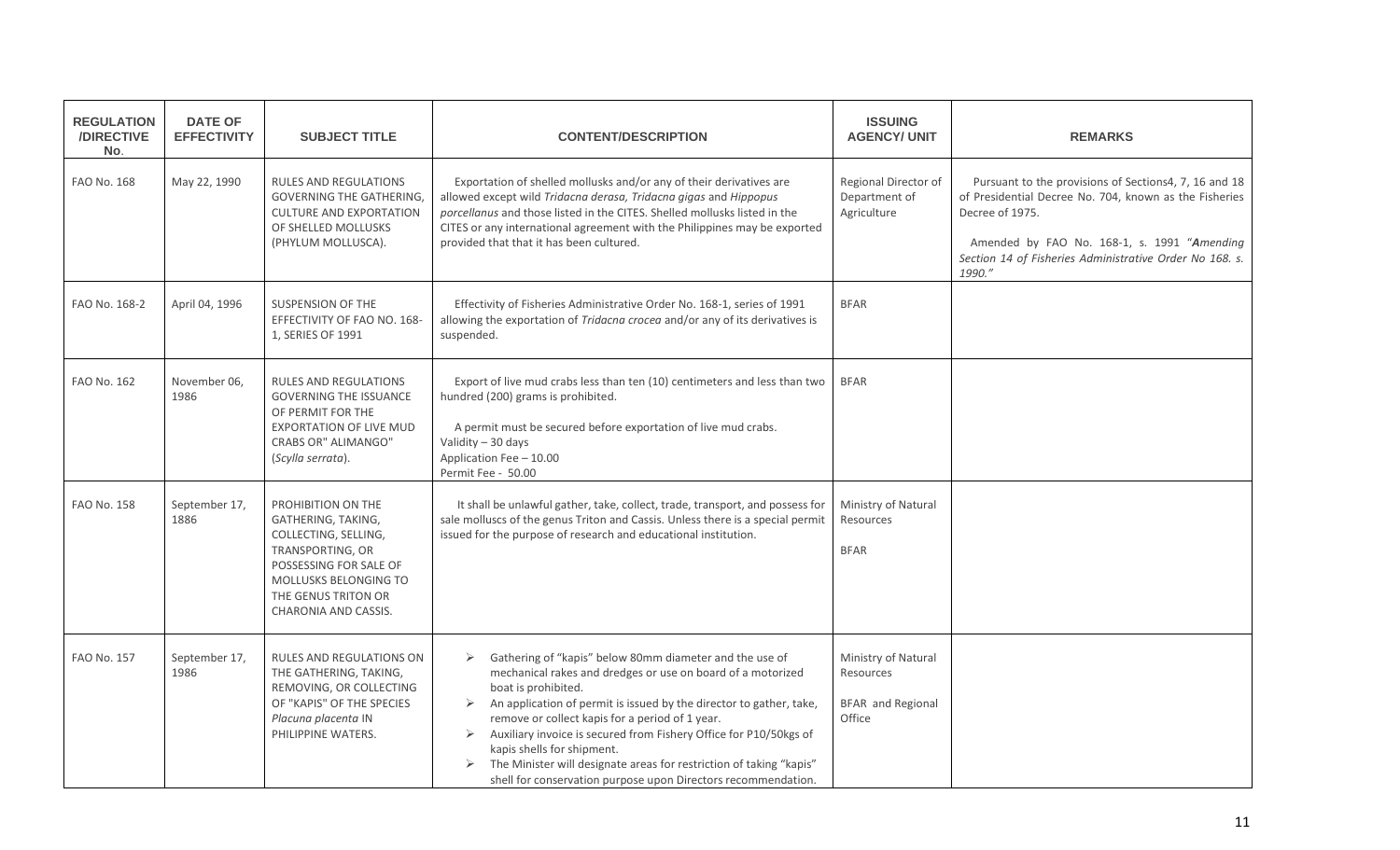| <b>REGULATION</b><br>/DIRECTIVE<br>No. | <b>DATE OF</b><br><b>EFFECTIVITY</b> | <b>SUBJECT TITLE</b>                                                                                                                                                                | <b>CONTENT/DESCRIPTION</b>                                                                                                                                                                                                                                                                                                                                                                                                                                                                                                                                                                                                                                                                                                                                                                                                                                                                                                                                                                                                           | <b>ISSUING</b><br><b>AGENCY/ UNIT</b>                                  | <b>REMARKS</b>                                                                                                                                                                                                                                                                                            |
|----------------------------------------|--------------------------------------|-------------------------------------------------------------------------------------------------------------------------------------------------------------------------------------|--------------------------------------------------------------------------------------------------------------------------------------------------------------------------------------------------------------------------------------------------------------------------------------------------------------------------------------------------------------------------------------------------------------------------------------------------------------------------------------------------------------------------------------------------------------------------------------------------------------------------------------------------------------------------------------------------------------------------------------------------------------------------------------------------------------------------------------------------------------------------------------------------------------------------------------------------------------------------------------------------------------------------------------|------------------------------------------------------------------------|-----------------------------------------------------------------------------------------------------------------------------------------------------------------------------------------------------------------------------------------------------------------------------------------------------------|
| FAO No. 148                            | February 01,<br>1984                 | REGULATION ON THE<br>GATHERING, CATCHING,<br><b>TAKING OR REMOVING OUR</b><br><b>MARINE TROPICAL</b><br>AQUARIUM FISH.                                                              | A permit issued by the Director of BFAR is secured before a person,<br>corporation or cooperative shall gather, catch, take or remove marine<br>tropical aquarium fish from Philippine waters.<br>Permit issued is valid for period of (1) year and not transferable to<br>another province.                                                                                                                                                                                                                                                                                                                                                                                                                                                                                                                                                                                                                                                                                                                                         | Ministry of Natural<br>Resources<br><b>BFAR</b> and Regional<br>Office | Repealed and in conjunction with FAO No. 124, s.<br>1979"Regulating the Gathering/ Catching/ Taking/<br>Removing of Marine Tropical Aquarium Fishes."                                                                                                                                                     |
| <b>FAO No. 147</b>                     | February 08,<br>1984                 | <b>RULES AND REGULATIONS</b><br><b>GOVERNING THE ISSUANCE</b><br>OF PERMITS/COMMODITY<br><b>CLEARANCE FOR THE</b><br><b>EXPORTATION OF FISH AND</b><br>FISHERY/AQUATIC<br>PRODUCTS. | Exportation of fish and fishery/aquatic products shall only be allowed<br>upon the issuance of a commercial permit/commodity clearance by the<br>Director of BFAR.<br>1) Commercial permit/commodity clearance<br>$\triangleright$ Commercial purposes attesting that the quality of the export<br>commodity is in accordance with established or applicable<br>standards for such products.<br>2) Gratuitous permit/commodity clearance<br>$\triangleright$ Issued free of charge for personal, educational, scientific,<br>souvenir, museum, aquarium or similar purposes.<br>Fish and fishery aquatic products are subject for inspection, quality<br>control and other administrative and technical services as<br>may be necessary attached with the copy of:<br><b>Customs Export Entry</b><br>$\bullet$<br>Exporter's Declaration and other required documents<br>Export Fee: (1/2 of 1%) of FOB Value<br>Exempted: shells which are component of finished products (shell craft,<br>bags, earrings, necklaces, or bracelets) | <b>BFAR</b>                                                            | Repealed and in conjunction with Fisheries<br>Administrative Order No. 112, s. 1974 "Rules and<br>Regulations Governing the Issuance of Permits for the<br>Exportation of Fish and Aquatic/Fishery Products" and<br>FAO No. 112-1, s. 1976 "Amending Section 7 of FAO No.<br>112, Dated August 13, 1974." |
| <b>FAO No. 145</b>                     | January 10,<br>1984                  | <b>RULES AND REGULATIONS</b><br><b>GOVERNING THE PAYMENT</b><br>OF FEES AND OTHER<br><b>CHARGES FOR SHELLS AND</b><br>OTHER AQUATIC<br>PRODUCTS OR ANIMALS                          | ❖ Schedule of fees and charges for different commodities per kilogram.<br>Presentation of Auxiliary Invoice before transporting any shell or other<br>-⊱<br>aquatic products or animals secured from BFAR. The invoice shall state<br>the kind, quantity, value, and origin of shells and the fee which have<br>been paid with the official receipt.                                                                                                                                                                                                                                                                                                                                                                                                                                                                                                                                                                                                                                                                                 | <b>BFAR</b>                                                            | Pursuant to Sections 4 and 7 of Presidential Decree<br>No. 704, otherwise known as the "Fisheries Decree of<br>1975", and the provisions of Batas Pambansa Bldg. 325                                                                                                                                      |
| FAO No. 143                            | October 14,<br>1983                  | <b>BANNING THE EXPORTATION</b><br>OF LIVE PRAWNS (SUGPO) OF<br>THE SPECIES Penaeus<br>monodon.                                                                                      | It shall be unlawful to export live prawns (sugpo) of whatever size.<br>Penaeus monodon is commonly known as giant or jumbo tiger shrimps.                                                                                                                                                                                                                                                                                                                                                                                                                                                                                                                                                                                                                                                                                                                                                                                                                                                                                           | <b>BFAR</b>                                                            | Fisheries Administrative Order No. 141 inconsistent<br>with the provisions of this Order is hereby repealed or<br>modified.<br>Effectivity is suspended under FAO No. 143-1, s. 1985.                                                                                                                     |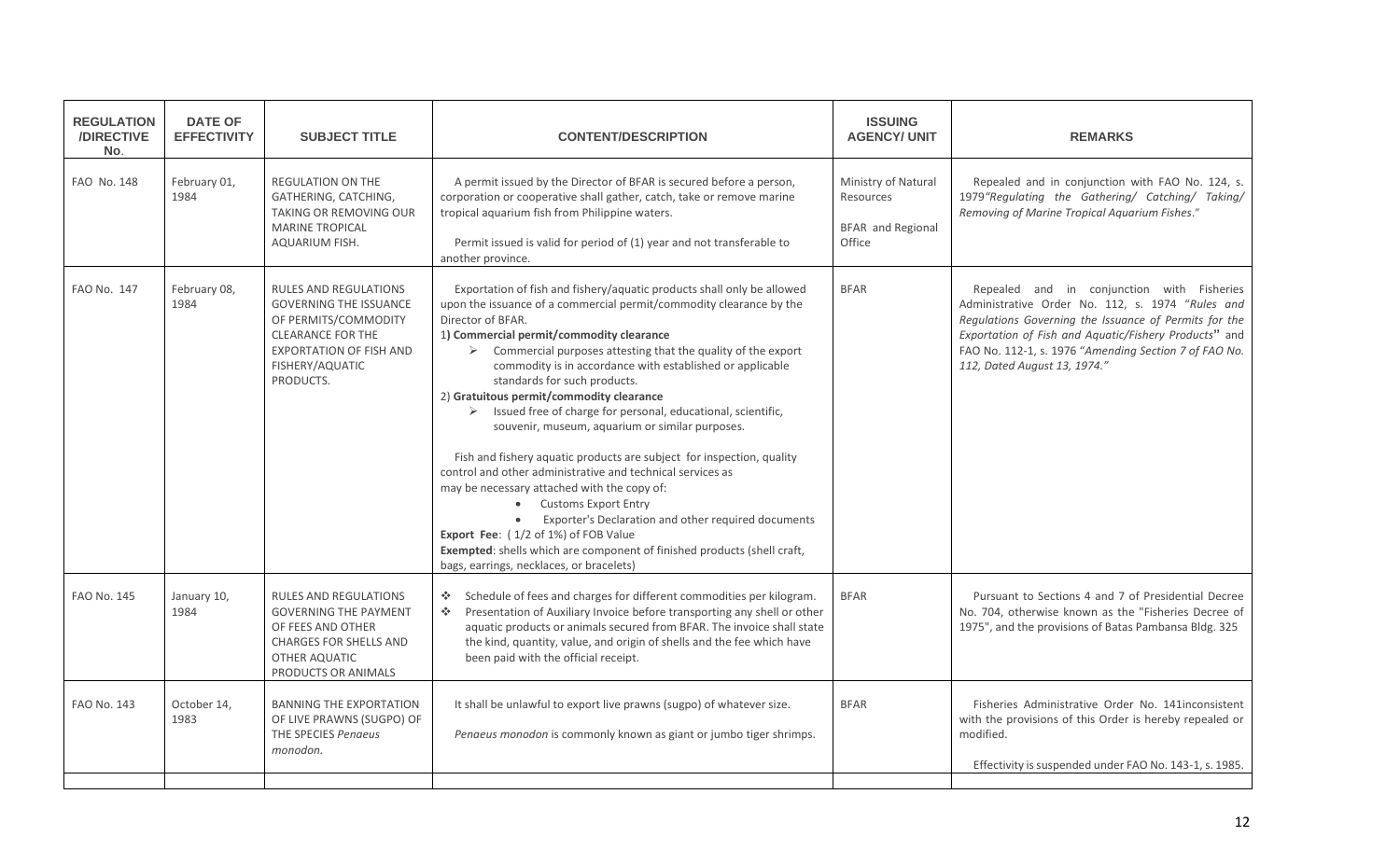| <b>REGULATION</b><br>/DIRECTIVE<br>No. | <b>DATE OF</b><br><b>EFFECTIVITY</b> | <b>SUBJECT TITLE</b>                                                                                                                                                                     | <b>CONTENT/DESCRIPTION</b>                                                                                                                                                                                                                                                                                                                                                                                          | <b>ISSUING</b><br><b>AGENCY/ UNIT</b> | <b>REMARKS</b>                                                                                                                                                                                                                                                                                                                                                                                                                                                                                               |
|----------------------------------------|--------------------------------------|------------------------------------------------------------------------------------------------------------------------------------------------------------------------------------------|---------------------------------------------------------------------------------------------------------------------------------------------------------------------------------------------------------------------------------------------------------------------------------------------------------------------------------------------------------------------------------------------------------------------|---------------------------------------|--------------------------------------------------------------------------------------------------------------------------------------------------------------------------------------------------------------------------------------------------------------------------------------------------------------------------------------------------------------------------------------------------------------------------------------------------------------------------------------------------------------|
| FAO 143-1a                             | December 31,<br>1989                 | AMENDING SECTION 2 OF<br>FAO NO. 143 BY ALLOWING<br><b>EXPORTATION OF LIVE</b><br>PRAWNS (SUGPO) OF NOT<br>MORE THAN SIXTY (60)<br><b>GRAMS PER PIECE FOR A</b><br>PERIOD OF SIX MONTHS. | The exportation of live prawns (sugpo) except fry/fingerlings and<br>spawners is allowed for a period of six (6) months from effectivity but not<br>more than sixty (60) grams per piece packed in waterless container/s.<br>Exporter shall secure a commodity clearance from the Director of BFAR.                                                                                                                 | <b>BFAR</b>                           | Extension for exportation of live prawns (suqpo) of<br>not more than (60) grams per piece for another six (6)<br>months from July 16, 1990 up to December 31, 1990 was<br>amended by FAO No. 143-2, s. 1990.<br>Extension for exportation of live prawns (suqpo) for<br>another six (6) months from December 31, 1990 to June<br>30, 1991 was amended by FAO No. 143-3, s. 1990.<br>Extending the period of exportation of live prawns<br>(sugpo) for one (1) year was amended by FAO No. 143-4,<br>s. 1992. |
| FAO 143-5                              | June 11, 1993                        | AMENDING SECTION 1 OF<br>FAO NO. 143-4 BY ALLOWING<br>THE EXPORTATION OF LIVE-<br>POND RAISED PRAWNS NOT<br>MORE THAN SIXTY (60)<br>GRAMS PER PIECE.                                     | The exportation of live, pond-raised prawns (or suqpo), except the fry,<br>fingerlings, and spawners shall not be more than sixty (60) grams per piece,<br>is allowed with commodity clearance.                                                                                                                                                                                                                     | <b>BFAR</b>                           | Fisheries Administrative Order No. 143-4, s. 1992, is<br>hereby amended making permanent the previous five<br>(5) temporary suspensions on the banning of the<br>exportation of live prawns.                                                                                                                                                                                                                                                                                                                 |
| <b>BFAD Circular</b><br>No. 1          | May 01, 1984                         | <b>GUIDELINES FOR THE</b><br><b>EXPORTATION OF BAGOONG</b><br>(SALTED FISH/ SHRIMP FRY)<br>AND PATIS (FISH/ SHRIMP<br>SAUCE)                                                             | Requirements for the export of Bagoong and Patis:<br>1) License to operate from BFAD;<br>Submission of Operating Procedure to BFAD for product<br>2)<br>preparation;<br>Application of Commodity Clearance accompanied with:<br>3)<br>a. Purchase Order from Importer;<br>b. Certificate of Inspection from Manufacturer<br>Samples for Analysis.<br>4)                                                             | <b>BFAD</b>                           | For compliance to the Ministry of Health campaign to<br>improve and control the quality of Bagooong (Salted<br>Fish/ Shrimp Fry) and Patis (Fish/ Shrimp Sauce) for<br>export.                                                                                                                                                                                                                                                                                                                               |
| FAO No. 141                            | January 07,<br>1983                  | <b>BANNING THE EXPORTATION</b><br>OF LIVE GRAVID SHRIMPS OF<br>THE GENUS PENEAUS                                                                                                         | It is unlawful for a person, partnership, association, cooperative or<br>corporation to export live gravid shrimp belong the family Penaidas of the<br>genus Penaus.<br>A special permit may be granted by the Director of BFAR to government<br>research or collegiate institutions, free of charge to export live gravid<br>shrimps not exceeding twenty (20) pcs. for scientific and/or educational<br>purposes. | <b>BFAR</b>                           | Gravid means carrying developing young or eggs.                                                                                                                                                                                                                                                                                                                                                                                                                                                              |
| <b>FAO No. 129</b>                     | April 07, 1981                       | <b>BAN ON THE TAKING OR</b><br>CATCHING, SELLING,                                                                                                                                        |                                                                                                                                                                                                                                                                                                                                                                                                                     | <b>BFAR</b>                           | FAO Nos. 25, 25-1 and 120 and all other existing<br>administrative orders, rules and regulations which are                                                                                                                                                                                                                                                                                                                                                                                                   |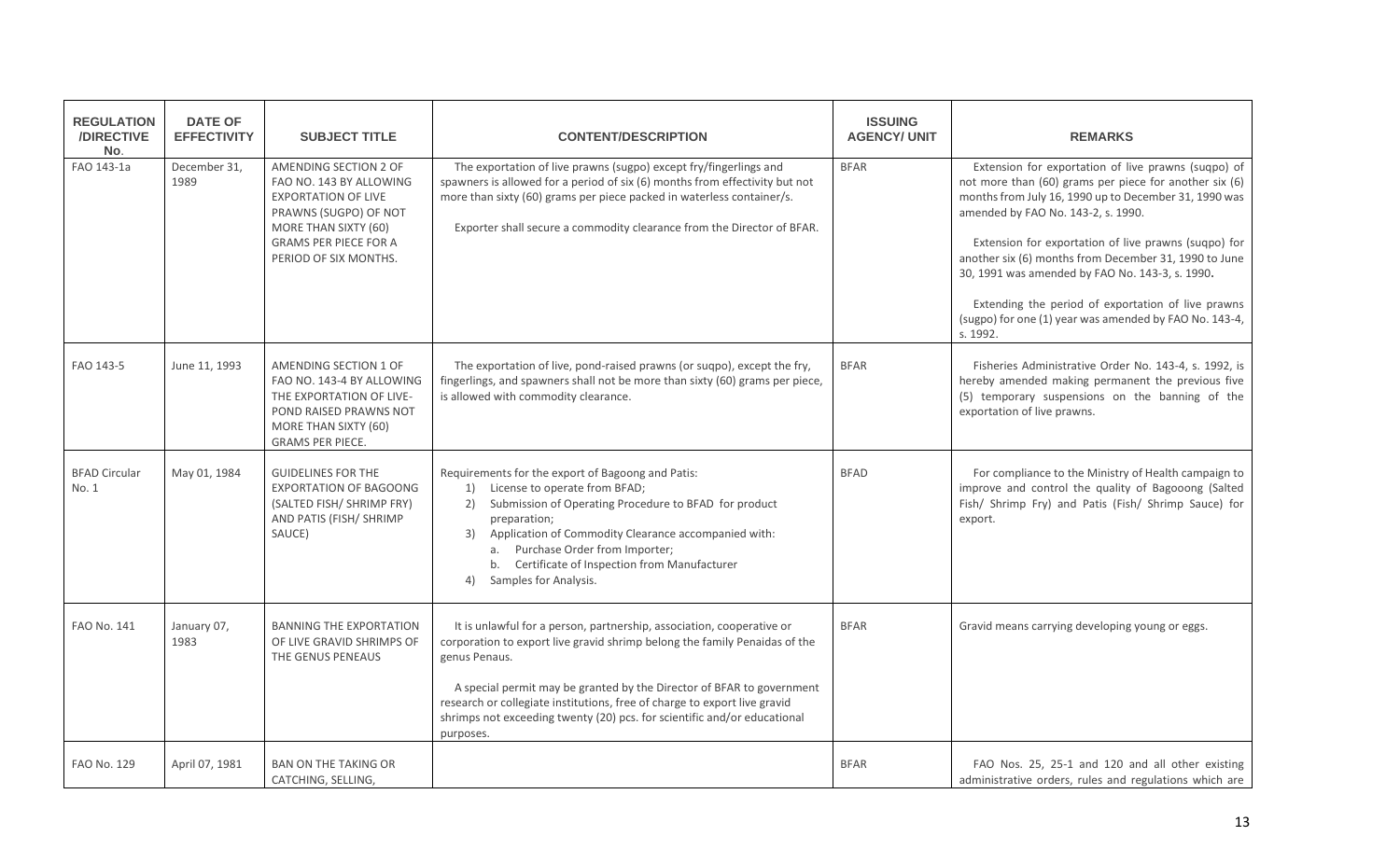| <b>REGULATION</b><br>/DIRECTIVE<br>No. | <b>DATE OF</b><br><b>EFFECTIVITY</b> | <b>SUBJECT TITLE</b>                                                                                                                                                                                             | <b>CONTENT/DESCRIPTION</b>                                                                                                                                                                                                                                                                                                                                                                                                       | <b>ISSUING</b><br><b>AGENCY/ UNIT</b>                                                                                                                                                  | <b>REMARKS</b>                                                                                                                                                             |
|----------------------------------------|--------------------------------------|------------------------------------------------------------------------------------------------------------------------------------------------------------------------------------------------------------------|----------------------------------------------------------------------------------------------------------------------------------------------------------------------------------------------------------------------------------------------------------------------------------------------------------------------------------------------------------------------------------------------------------------------------------|----------------------------------------------------------------------------------------------------------------------------------------------------------------------------------------|----------------------------------------------------------------------------------------------------------------------------------------------------------------------------|
|                                        |                                      | POSSESSING, TRANSPORTING<br>SABALO (FULL-GROWN<br><b>BANGUS OR MILKFISH).</b>                                                                                                                                    | It is prohibited to take or catch full-grown bangus (milk-fish) more than<br>sixty (60) centimeters, in Philippine water areas or to sell, possess or<br>transport whether dead or alive.                                                                                                                                                                                                                                        | Ministry of Natural<br>Resources                                                                                                                                                       | inconsistent with the provisions of this Order are<br>repealed or modified.                                                                                                |
|                                        |                                      |                                                                                                                                                                                                                  | A special permit may be issued in favor of government agencies/<br>institutions engaged in research work upon recommendation of BFAR.                                                                                                                                                                                                                                                                                            |                                                                                                                                                                                        |                                                                                                                                                                            |
| FAO 129-1                              | December 01,<br>1981                 | AMENDING SECTION 2 OF<br>FISHERIES ADMINISTRATIVE<br>ORDER NO. 129, S. 1980                                                                                                                                      | Sabalo caught in these freshwater areas is allowed with certification<br>from the nearest Fishery Office:<br>Laguna Lake<br>TaalLake<br>$\bullet$<br>Naujan Lake<br>Sampaloc Lake<br>$\bullet$<br>Paoay Lake<br>Pantabangan Dam<br>$\bullet$<br>Angat Dam<br>Agno River<br>$\bullet$<br>Cagayan River<br>Other lakes, dam and rivers<br>$\bullet$<br>Possessor, seller, or shipper shall secure an Auxiliary Invoice showing the | <b>BFAR</b><br>Ministry of Natural<br>Resources                                                                                                                                        | Amended by Fisheries Administrative Order No. 129-<br>2, s. of 1983                                                                                                        |
|                                        |                                      |                                                                                                                                                                                                                  | volume, quantity and market value.                                                                                                                                                                                                                                                                                                                                                                                               |                                                                                                                                                                                        |                                                                                                                                                                            |
| <b>FAO 124</b>                         | September 3,<br>1979                 | REGULATING THE<br>GATHERING/CATCHING/<br>REMOVING OF MARINE<br>TROPICAL AQUARIUM FISHES                                                                                                                          | SEC.2 Prohibition of the gathering/catching/taking/removing of aquarium<br>fishes without permit<br>SEC. 6 Exportation- may be allowed upon application of commodity<br>clearance pursuant to P.D 930                                                                                                                                                                                                                            |                                                                                                                                                                                        |                                                                                                                                                                            |
| Presidential<br>Decree No. 1219        | October 14,<br>1977                  | PROVIDING FOR THE<br>EXPLORATION,<br>EXPLOITATION, UTILIZATION<br>AND CONSERVATION OF<br><b>CORAL RESOURCES</b>                                                                                                  | To promote and regulate the exploration, exploitation, utilization and<br>conservation of coral resources, and to ensure the protection of these<br>resources.<br>This decree is called "The Coral Resources Development and<br><b>Conservation Decree."</b>                                                                                                                                                                     | Secretary of<br><b>Natural Resources</b>                                                                                                                                               | Exploration, exploitation, utilization and conservation<br>of these resources should be properly regulated to<br>ensure preservation of the country's environment.         |
| Presidential<br>Decree No. 1698        | May 22, 1980                         | AMENDING CERTAIN<br>PROVISIONS OF<br>PRESIDENTIAL DECREE NO.<br>1219 DATED OCTOBER 14,<br>1977, PROVIDING FOR THE<br>EXPLORATION,<br>EXPLOITATION, UTILIZATION<br>AND CONSERVATION OF<br><b>CORAL RESOURCES.</b> | Sec. 4 Implementing Agency<br>Bureau of Fisheries and Natural Resources (BFAR)<br>Sec. 5 Ordinary Coral<br>Prohibitions to gather, harvest, collect, transport, possess, sell and/<br>or export of ordinary coral.<br>Sec. 6 Gratuitous permit<br>Issuance of gratuitous permit to established institutions for scientific<br>or educational purpose.                                                                            | Minister of Natural<br>Resources<br><b>BFAR</b><br>Enforcement<br>Agencies:<br><b>A</b><br>PC/INP<br>Philippine Navy<br>A.<br>$\mathcal{L}_{\mathcal{C}}$<br>Philippine<br>Coast Guard | Implementation of the policies established in<br>Presidential Decree No. 1219 to orient these policies<br>with the realities and condition of our coral reef<br>resources. |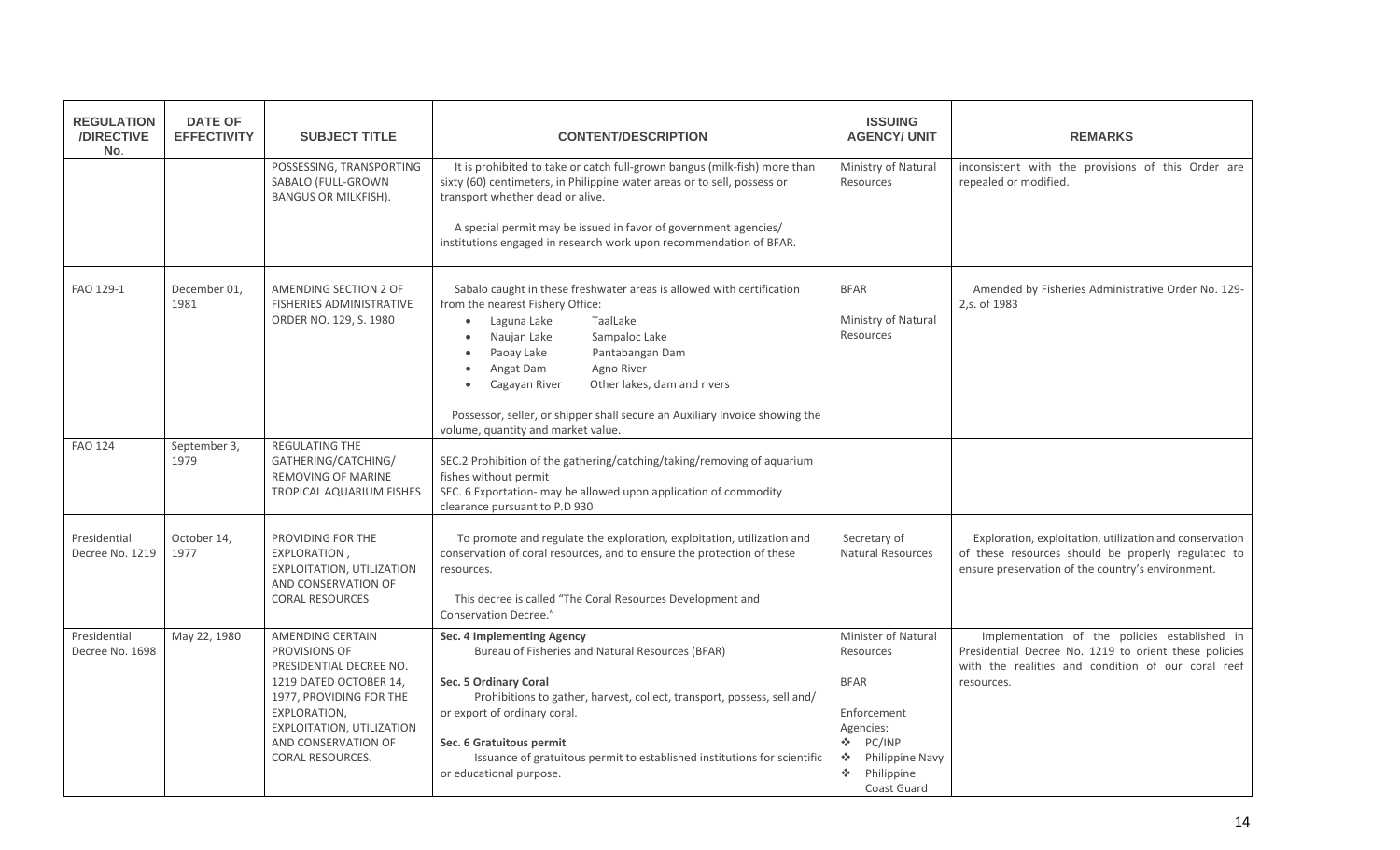| <b>REGULATION</b><br>/DIRECTIVE<br>No.   | <b>DATE OF</b><br><b>EFFECTIVITY</b> | <b>SUBJECT TITLE</b>                                                                                                                                                                                                                                                                                                                                                    | <b>CONTENT/DESCRIPTION</b>                                                                                                                                                                                                                                                                                                                                                                                                                                                                                                                                                                                                                                                                                                                                                                                                                                                                            | <b>ISSUING</b><br><b>AGENCY/ UNIT</b>                             | <b>REMARKS</b>                                                                                                                             |
|------------------------------------------|--------------------------------------|-------------------------------------------------------------------------------------------------------------------------------------------------------------------------------------------------------------------------------------------------------------------------------------------------------------------------------------------------------------------------|-------------------------------------------------------------------------------------------------------------------------------------------------------------------------------------------------------------------------------------------------------------------------------------------------------------------------------------------------------------------------------------------------------------------------------------------------------------------------------------------------------------------------------------------------------------------------------------------------------------------------------------------------------------------------------------------------------------------------------------------------------------------------------------------------------------------------------------------------------------------------------------------------------|-------------------------------------------------------------------|--------------------------------------------------------------------------------------------------------------------------------------------|
|                                          |                                      |                                                                                                                                                                                                                                                                                                                                                                         | Sec. 7 Special permit<br>Issuance of Special permit to only one person/corporation for a<br>limited period to collect semi and/or precious corals for scientific purpose.<br>Sec. 11 Penalties<br>Gathering w/o permit<br>❖ Imprisonment of >60 days - 6 yrs and/ or $\frac{1}{2}6,000$<br>Exporting/Selling<br>$\cdot$ Imprisonment of >30 days - 3 yrs and/ or $\overline{P}3,000$<br>Sec. 13 Transitory Provisions<br>Requirement to dispose existing coral stocks gathered prior to<br>effectivity of the decree.                                                                                                                                                                                                                                                                                                                                                                                 | $\mathcal{L}_{\mathbf{a}}^{\mathbf{a}}$ .<br>Bureau of<br>Customs |                                                                                                                                            |
| Customs<br>Memorandum<br>Order No. 56-76 | November 23,<br>1976                 | SIMPLIFYING EXPORT<br><b>PROCEDURES AND</b><br><b>DOCUMENTATION BY</b><br>REALIGNING FUNCTIONS OF<br><b>CERTAIN GOVERNMENT</b><br><b>OFFICES/ AGENCIES</b><br><b>INVOLVED IN PROCESSING</b><br><b>EXPORT DOCUMENTS, BY</b><br>AUTHORIZING THE ISSUANCE<br>OF PERIODIC CLEARANCES, BY<br>THE ADOPTION OF<br>STANDARDIZED EXPORT<br>DOCUMENTS, AND FOR<br>OTHER PURPOSES. | Only one Commodity Clearance shall be required before a<br>➤<br>product for exportation shall be issued an Authority to Load.<br>Government commodity offices and the products needing issuance of<br><b>Commodity Clearance:</b><br>1) Bureau of Animal Industry<br><b>Bureau of Fisheries and Aquatic Resources</b><br>2)<br>(Crustaceans, Fishes, Fish by-products, Mollusks, Pearls,<br>Processed Aquatic products, Raw shells [except capiz] and shell<br>meat, Reptiles skin, Sea cucumber, Seaweeds, and Sponges)<br>Food and Drug Administration<br>3)<br>National Cottage Development Authority<br>4)<br>5)<br>Philippine Coconut Authority<br>Bureau of Fiber Development and Fiber Inspector Services<br>6)<br>Philippine Virginia Tobacco Administration<br>7)<br>8)<br>Philippine Tobacco Administration<br><b>Bureau of Forest Development</b><br>9)<br>10) Bureau of Product Standards |                                                                   | Pursuant to the provisions of Presidential Decree 930.                                                                                     |
| <b>FAO No. 117</b>                       | September 29,<br>1975                | <b>RULES AND REGULATIONS</b><br><b>GOVERNING THE OPERATION</b><br>OF PROCESSING PLANTS FOR<br>FISH AND FISHERY/AQUATIC<br>PRODUCTS AND<br>PRESCRIBING/REQUIRING<br>STANDARDS, QUALITY<br>CONTROL AND INSPECTION<br>OR PROCESSED FISH AND                                                                                                                                | Compliance of the minimum requirements for the operation of<br>Processing Plants to insure that the processing of fish or fishery/aquatic<br>products is undertaken under ideal sanitary and hygienic conditions at all<br>times.                                                                                                                                                                                                                                                                                                                                                                                                                                                                                                                                                                                                                                                                     | <b>BFAR</b>                                                       | Pursuant to the provisions of Sections 7, 16 and 18 of<br>Presidential Decree No. 704, otherwise known as the<br>Fisheries Decree of 1975. |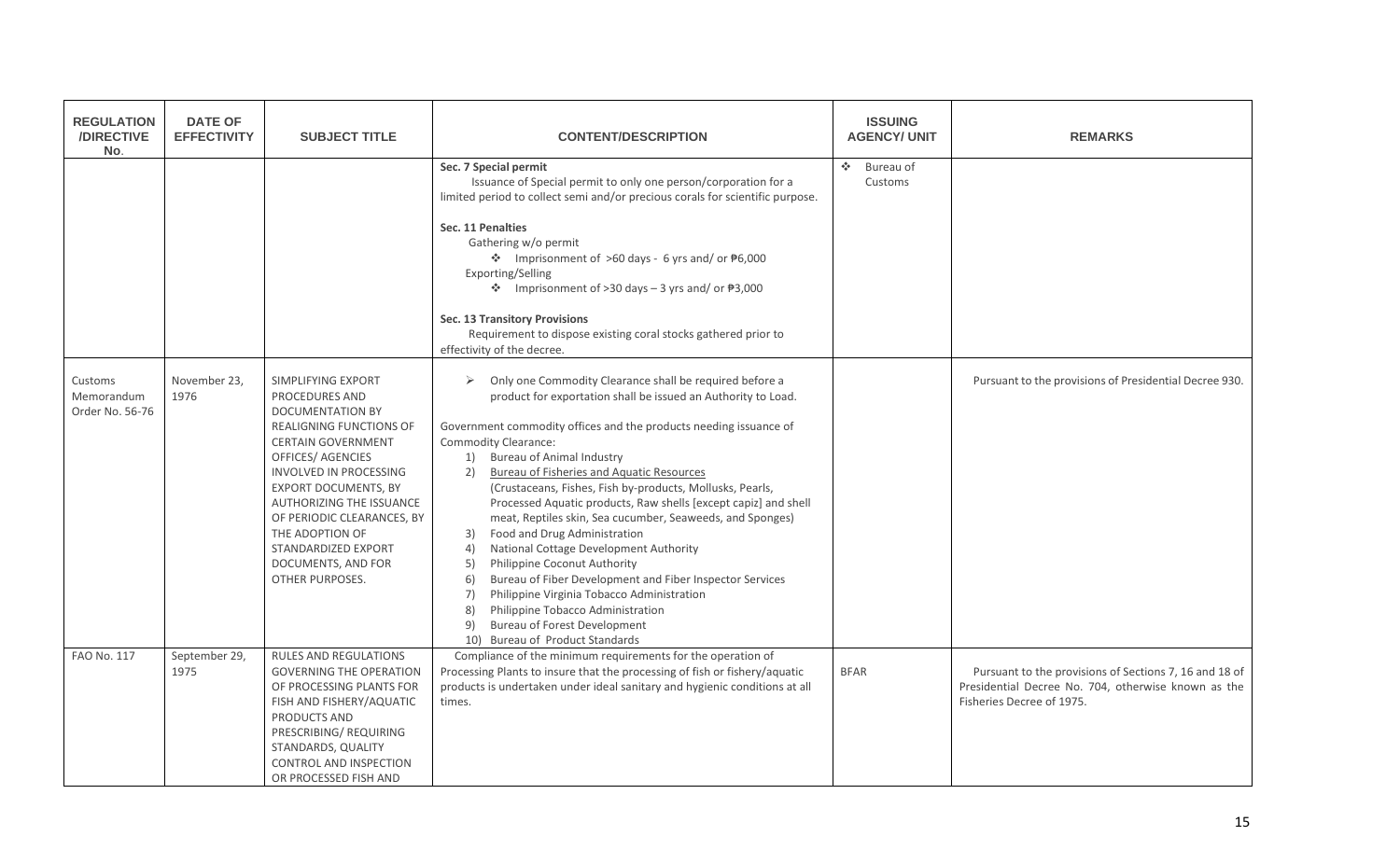| <b>REGULATION</b><br><b>/DIRECTIVE</b><br>No. | <b>DATE OF</b><br><b>EFFECTIVITY</b> | <b>SUBJECT TITLE</b>                                                                                                                                                    | <b>CONTENT/DESCRIPTION</b>                                                                                                                                                                                                                                                                                                                                                                                                                                            | <b>ISSUING</b><br><b>AGENCY/ UNIT</b>                         | <b>REMARKS</b>                                                                                                                                                                                                                                                                     |
|-----------------------------------------------|--------------------------------------|-------------------------------------------------------------------------------------------------------------------------------------------------------------------------|-----------------------------------------------------------------------------------------------------------------------------------------------------------------------------------------------------------------------------------------------------------------------------------------------------------------------------------------------------------------------------------------------------------------------------------------------------------------------|---------------------------------------------------------------|------------------------------------------------------------------------------------------------------------------------------------------------------------------------------------------------------------------------------------------------------------------------------------|
|                                               |                                      | FISHERY/AQUATIC<br>PRODUCTS.                                                                                                                                            |                                                                                                                                                                                                                                                                                                                                                                                                                                                                       |                                                               |                                                                                                                                                                                                                                                                                    |
| P.D No. 704                                   | May 16, 1975                         | <b>REVISING AND</b><br><b>CONSOLIDATING ALL LAWS</b><br>AND DECREES AFFECTING<br>FISHING AND FISHERIES.                                                                 | This Decree is known as Fisheries Decree of 1975.<br>Revision and consolidation of all laws and decrees affecting fishing and<br>fisheries to be even more responsive to the needs of the fishery industry.<br>Sec 18. Permit for importation or exportation of fish or fishery/ aquatic<br>products.<br>Sec. 36. Ban on the exportation of "bangus" fry.                                                                                                             | <b>BFAR</b>                                                   | Presidential Decree Nos. 43, 534, and 553, Act No.<br>4003, as amended, Republic Act Nos. 428, as amended,<br>3048, 3512, and 3586, and all Decrees, Acts, Executive<br>Orders, Rules and Regulations inconsistent with the<br>provisions of this Decree are repealed or modified. |
| <b>FAO No. 108</b>                            | November 6,<br>1973                  | <b>REGULATIONS GOVERNING</b><br>THE GATHERING AND<br>FARMING OF SEAWEEDS.                                                                                               | Requirements to gather seaweeds in seaweed restricted areas or culture<br>seaweeds.<br>Permit to gather<br>1)<br>License to culture / Gratuitous permit<br>2)                                                                                                                                                                                                                                                                                                         | <b>Bureau of Fisheries</b><br>and Aquatic<br>Resources (BFAR) | Sec. 6.e. No gathering fee for seaweeds shall be<br>collected.                                                                                                                                                                                                                     |
| <b>FAO No. 93</b>                             | September 30,<br>1970.               | REGULATIONS GOVERNING<br>THE EXPORTATION OF<br>PEARLS, AND FOR OTHER<br><b>PURPOSES</b>                                                                                 | Special permit is secured before pearls produced in pearl farms or areas<br>under concession are allowed for export.<br>Special permit is issued after a Certificate of Inspection is given with<br>information about size (mm), Weight (g), Shape, Color, and Quantity.                                                                                                                                                                                              | <b>Philippine Fisheries</b><br>Commission.                    |                                                                                                                                                                                                                                                                                    |
| Standard<br>Administrative<br>Order No. 12    | November 03,<br>1967                 | STANDARDIZATION OF<br>PHILIPPINE BAGOONG (FISH<br>PASTE) AND FOR OTHER<br>PURPOSES.                                                                                     | Philippine Bagoong shall be designated as PTS 032-01.17; 1967. The<br>number is adopted from code number for the Standards Commodity<br>Classification System of the Philippines for uniform reporting and<br>publication of statistics.                                                                                                                                                                                                                              |                                                               | Pursuant to the provision of Section 79 (B) of the<br>Revised Administrative Code of the Philippines and<br>Sections 3 and 4 (a) of republic Act No. 4109.                                                                                                                         |
| <b>FAO 69</b>                                 | FEB. 24 1964                         | <b>REGULATIONS GOVERNING</b><br>THE GATHERING OF<br>ORNAMENTAL OR FANCY<br>SHELLS, SEA SNAKES,<br>TRAPANG, CORALS AND<br>MISCELLANEOUS MINOR<br><b>AQUATIC PRODUCTS</b> | 2. Gathering- No person, association, or corporation shall be allowed to<br>take, gather, remove, purchase, offer or expose for sale transport, ship<br>and/or export any kind of aquatic products mentioned except under<br>license<br>19. the shipment or exportation of aquatic products from the Philippines<br>covered by his license or permit,, gathered or collected under his license<br>shall be unlawful unless such shipment or exportation is authorized |                                                               |                                                                                                                                                                                                                                                                                    |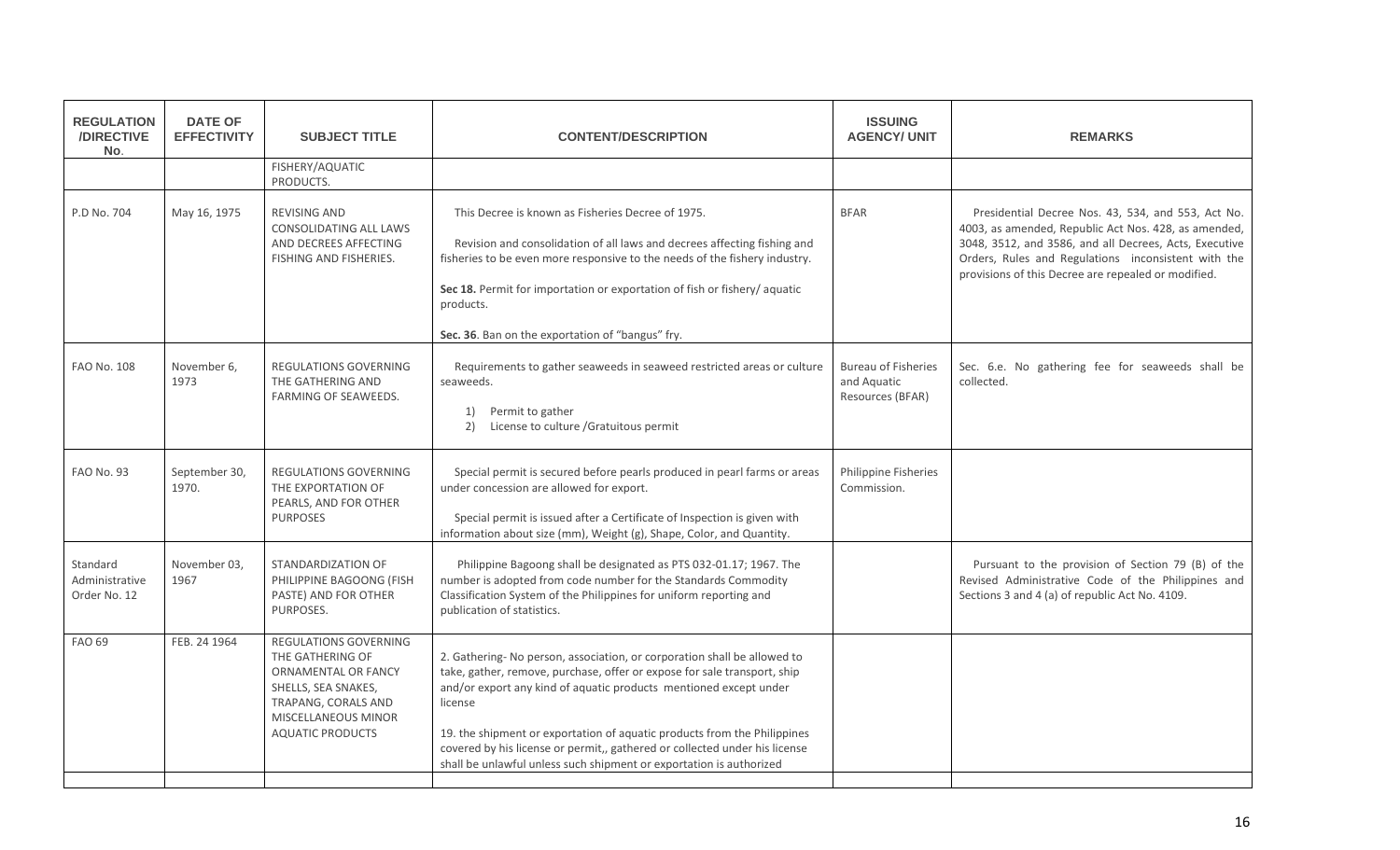| <b>REGULATION</b><br>/DIRECTIVE<br>No. | <b>DATE OF</b><br><b>EFFECTIVITY</b> | <b>SUBJECT TITLE</b>                                                                                    | <b>CONTENT/DESCRIPTION</b>                                                                                                                                                                                                                                                                                                                                                                                                                                                                                                                                                                                                                                                                                                                                                                                                                                                                                                                                                                                                                                                                                                          | <b>ISSUING</b><br><b>AGENCY/ UNIT</b>                                                                      | <b>REMARKS</b>                                                                                                                                                                                                                                                                                     |
|----------------------------------------|--------------------------------------|---------------------------------------------------------------------------------------------------------|-------------------------------------------------------------------------------------------------------------------------------------------------------------------------------------------------------------------------------------------------------------------------------------------------------------------------------------------------------------------------------------------------------------------------------------------------------------------------------------------------------------------------------------------------------------------------------------------------------------------------------------------------------------------------------------------------------------------------------------------------------------------------------------------------------------------------------------------------------------------------------------------------------------------------------------------------------------------------------------------------------------------------------------------------------------------------------------------------------------------------------------|------------------------------------------------------------------------------------------------------------|----------------------------------------------------------------------------------------------------------------------------------------------------------------------------------------------------------------------------------------------------------------------------------------------------|
| FAO No. 7                              | March 1, 1938                        | <b>REGULATIONS ON THE</b><br><b>EXPORTATION OF FISH, FRY</b><br>AND EGGS FROM THE<br><b>PHILIPPINES</b> | Application for and issuance of special permit.<br>> Application of Official form from Fish and Game Administration and<br>Bureau of Science for issuance of Special permit for the exportation of<br>fish, fry or eggs.<br>Inspection of fish or aquatic animals exported<br>Presentation to the Fish and Game Administration and Bureau of<br>Science for inspection, together with a copy of the exporter's<br>declaration.<br>Permits for scientific purposes<br>$\triangleright$ A special permit may be granted by the Fish and Game Administration,<br>Bureau of Science, free of charge upon proof.                                                                                                                                                                                                                                                                                                                                                                                                                                                                                                                         | <b>Bureau of Science</b><br>Secretary of<br>Agriculture and<br>Commerce                                    | Pursuant to the provisions of Section 79 (b) of the<br>Revised Administrative Code and of Section 4 of Act No.<br>4003, entitled "An Act to Amend and Compile All Laws<br>Relating to Fish and Other Aquatic Resources of the<br>Philippine Islands, and for Other Purposes."                      |
| <b>FAO No. 11</b>                      | November 03,<br>1935                 | <b>RULES AND REGULATION FOR</b><br>THE PROTECTION OF MARINE<br>MOLLUSCA.                                | License to take marine mollusca for qualified applicants with<br>prescribed fees.<br>Exempted - Shells have a value of less than P25/ton<br>Eligible persons to take pearl or shell-fishing license:<br>• Filipino and US Citizens, Corporation or Associations registered to<br>conduct business in the Philippines<br>There are only 28 Pearling districts with corresponding letters assigned.<br>Special permit - authorizing the holder to take marine mollusca any kind<br>or size for scientific, educational or personal purposes or for propagation<br>valid for one year.<br>Regulated Commodities:<br>a) Pinctada maxima (MOP gold lip)<br>below 19 cm outside measurement or 14 cm below inside<br>measurement<br>b) Pinctada margaritifera (MOP black lip)<br>below 11cm outside measurement or 9cm below inside<br>$\bullet$<br>c) Trochus niloticus (Smooth Top shell)<br>below 80cm<br>d) Trochus maximus (Rough Top Shell)<br>below 7 1/2 cm diameter<br>e) Trochus noduliferus (Hirose)<br>below 5cm<br>$\bullet$<br>f) Turbo marmoratus (Green Snail Shell)<br>below 9cm<br>Inspection of marine mollusca shells | Fish and Game<br>Administration<br><b>Bureau of Science</b><br>Secretary of<br>Agriculture and<br>Commerce | Amended Section 17 by FAO No. 11-2, s. 1941.<br>(Presentation of Auxiliary Invoice and Permit to<br>Discharge or Commercial Invoice at Destination)<br>Department Administrative Order No. 83 dated<br>March 10, 1932 and other orders and regulations<br>inconsistent with provision are revoked. |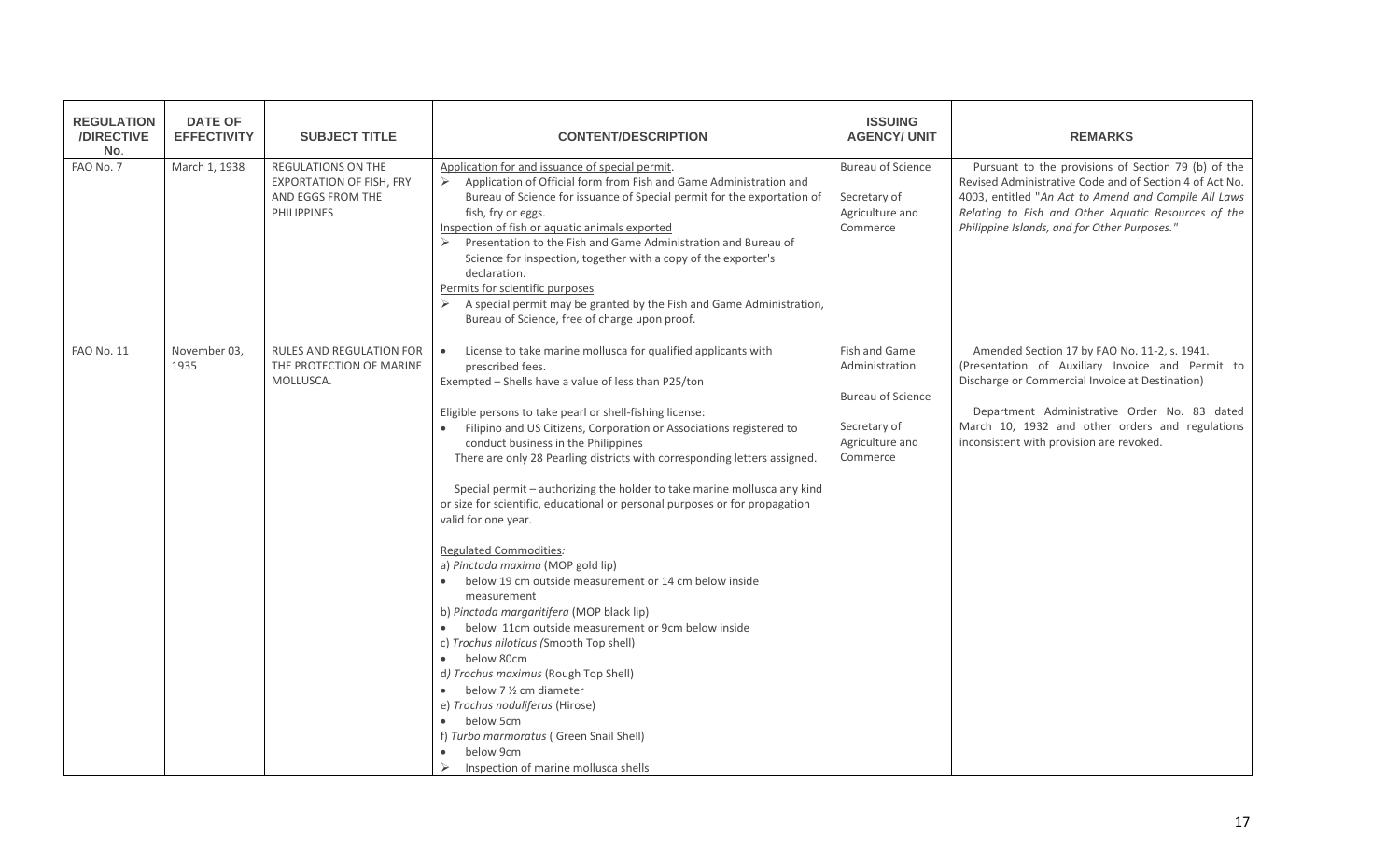| <b>REGULATION</b><br>/DIRECTIVE<br>No. | <b>DATE OF</b><br><b>EFFECTIVITY</b> | <b>SUBJECT TITLE</b>                                                                                                                                                              | <b>CONTENT/DESCRIPTION</b>                                                                                                                                                                                                                                                                                                                                                                                                                                                                                                                                                                                                                                                                                                                                                                                                                                                                                                                                                                                                                                                                                                                                                                                                                                                                                                                                                                                                                                                                                                                                                                                                                                                                                                                                                                                                                                                                                                                                                                                | <b>ISSUING</b><br><b>AGENCY/ UNIT</b>                         | <b>REMARKS</b> |
|----------------------------------------|--------------------------------------|-----------------------------------------------------------------------------------------------------------------------------------------------------------------------------------|-----------------------------------------------------------------------------------------------------------------------------------------------------------------------------------------------------------------------------------------------------------------------------------------------------------------------------------------------------------------------------------------------------------------------------------------------------------------------------------------------------------------------------------------------------------------------------------------------------------------------------------------------------------------------------------------------------------------------------------------------------------------------------------------------------------------------------------------------------------------------------------------------------------------------------------------------------------------------------------------------------------------------------------------------------------------------------------------------------------------------------------------------------------------------------------------------------------------------------------------------------------------------------------------------------------------------------------------------------------------------------------------------------------------------------------------------------------------------------------------------------------------------------------------------------------------------------------------------------------------------------------------------------------------------------------------------------------------------------------------------------------------------------------------------------------------------------------------------------------------------------------------------------------------------------------------------------------------------------------------------------------|---------------------------------------------------------------|----------------|
|                                        |                                      |                                                                                                                                                                                   | No marine mollusca shall be accepted for shipment and exportation<br>unless covered by Certificate of Inspection accompanied with Export<br>entry of shells for export.<br>Inspection Fee - 2% of Declared Value.                                                                                                                                                                                                                                                                                                                                                                                                                                                                                                                                                                                                                                                                                                                                                                                                                                                                                                                                                                                                                                                                                                                                                                                                                                                                                                                                                                                                                                                                                                                                                                                                                                                                                                                                                                                         |                                                               |                |
| <b>FAO No. 265</b>                     | March 10, 2020                       | <b>REGULATION ON THE</b><br>CATCHING, POSSESION,<br>TRANSPORTING, SELLING,<br>TRADING AND EXPORTING OF<br>PUERULUS, JUVENILE AND<br><b>GRAVID SPINY LOBSTERS</b><br>(Palinuridae) | SECTION 2. Prohibition. It shall be unlawful for any person, association,<br>cooperative, partnership or corporation to undertake the following:<br>a. Catching, transporting, possessing, trading and selling of gravid spiny<br>lobsters,<br>and juvenile spiny lobsters from the wild measuring less than the maturity<br>Carapace Length (CL) at first sexual maturity as prescribed in<br>Table 1 of this Order;<br>b. Exportation of wild-sourced puerulus of spiny lobsters; and<br>c. Exportation of spiny lobsters' breeders, spawners, eggs or fry as per<br>provisions of Section 104 of the amended Fisheries Code.<br><b>SECTION 3.</b> Exemptions. The following acts are exempted from the above<br>provisions:<br>a. Collection of puerulus and juvenile spiny lobster for local aquaculture<br>intended for grow-out purposes. Provided, the growers and collectors are<br>registered/licensed/permitted and certified by the Local Government Unit,<br>and that the transport and trading of the same shall be accompanied by the<br>Local Transport Permit. Provided further, the Local Government Unit (LGU)<br>through City/ Municipal Agriculturist Office (CAO/MAO), in consultation<br>with the Fisheries and Aquatic Resources Management Council (FARMC),<br>shall maintain a registry of consolidators, gatherers, buyers, and traders<br>pursuant to Rules 19.1 and 19.3 of the amended Fisheries Code.<br>b. Collection of puerulus, juveniles and gravid spiny lobsters for research<br>and academic purposes is allowed. Provided that Permits to Conduct<br>Research are secured from the City/ Municipal Agriculturist Office in<br>consultation with the FARMC and/or, if applicable, in compliance with the<br>Fisheries Administrative Order No. 233 series of 2010; and,<br>c. Possession, transporting, selling, and trading of hatchery or captive-bred<br>lobster puerulus and fry are allowed, once the hatchery technology for<br>lobster has been established. | <b>Bureau of Fisheries</b><br>and Aquatic<br>Resources (BFAR) |                |
| <b>FAO No. 264</b>                     | January 22,<br>2020                  | <b>REGULATION ON THE</b><br>CATCHING, POSSESION,<br>TRANSPORTING, SELLING,<br>TRADING AND EXPORTING OF<br><b>MANGROVE CRABLETS,</b><br><b>JUVENILE MANGROVE CRABS</b>             | SECTION 3. Prohibition. It shall be unlawful for any person, association,<br>cooperative, partnership or corporation to undertake the following:<br>a. Catch, possess, transport, trade and sell mangrove crablets and<br>mangrove crab juvenile, and mangrove crablets less than 12 centimeters<br>CW from the wild;<br>b. Catch, possess, transport, trade and sell gravid mangrove crab;                                                                                                                                                                                                                                                                                                                                                                                                                                                                                                                                                                                                                                                                                                                                                                                                                                                                                                                                                                                                                                                                                                                                                                                                                                                                                                                                                                                                                                                                                                                                                                                                               | <b>Bureau of Fisheries</b><br>and Aquatic<br>Resources (BFAR) |                |